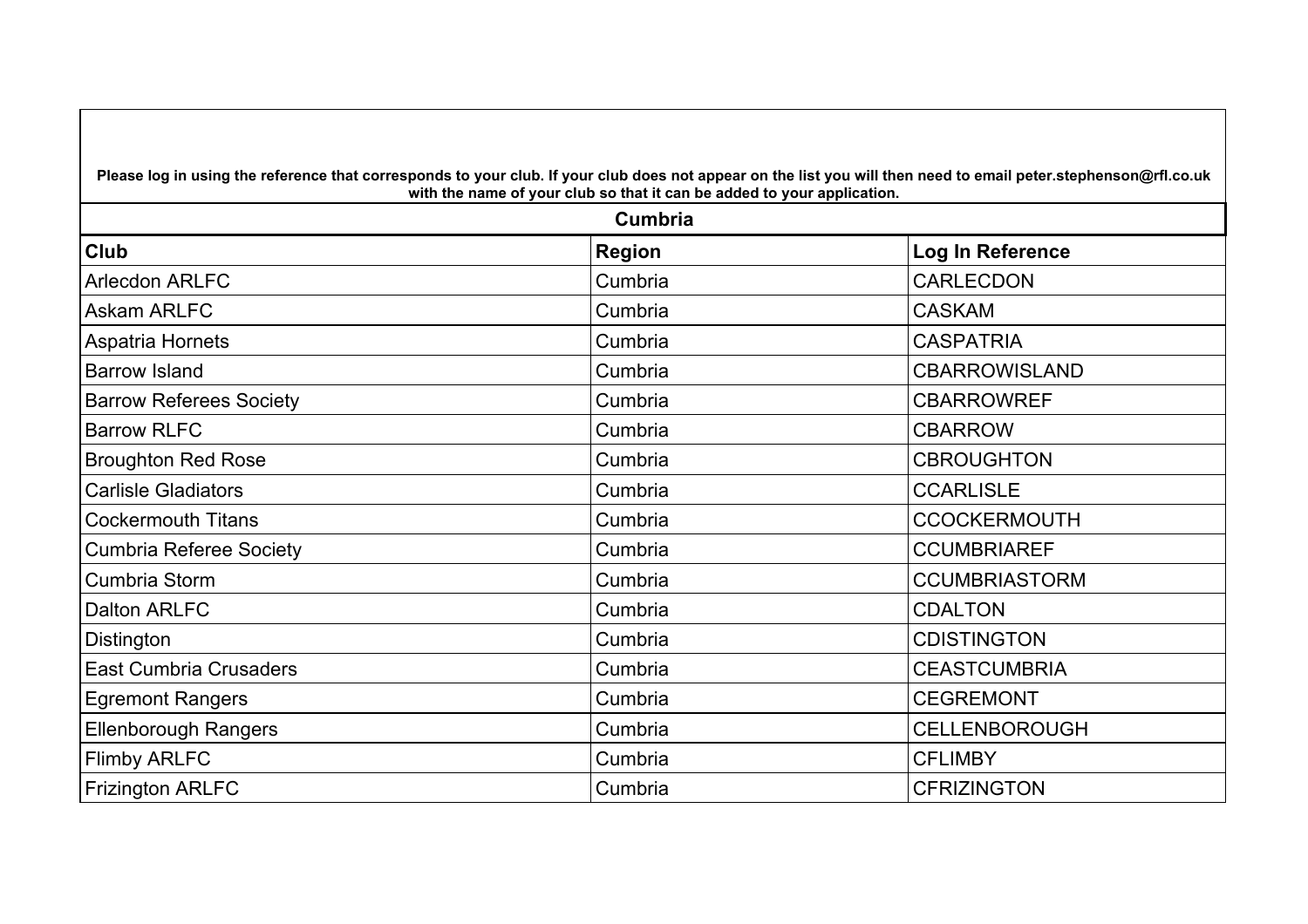| Glasson<br>Rangers                        | Cumbria | <b>ASSON</b><br>uut                 |
|-------------------------------------------|---------|-------------------------------------|
| <b>ARLFC</b><br><b>Great</b><br>Clifton / | Cumbria | <b>IFTON</b><br><b>CLIF</b><br>∵⊣∀ڧ |

| Hensingham ARLFC            | Cumbria | <b>CHENSINGHAM</b>   |
|-----------------------------|---------|----------------------|
| <b>Hindpool ARLFC</b>       | Cumbria | <b>CHINDPOOL</b>     |
| <b>Kells ARLFC</b>          | Cumbria | <b>CKELLS</b>        |
| Lowca                       | Cumbria | <b>CLOWCA</b>        |
| <b>Marsh Hornets</b>        | Cumbria | <b>CMARSHHORNETS</b> |
| <b>Hawcoat Storm</b>        | Cumbria | <b>CHAWCOAT</b>      |
| <b>Maryport ARLFC</b>       | Cumbria | <b>CMARYPORT</b>     |
| <b>Millom ARLFC</b>         | Cumbria | <b>CMILLOM</b>       |
| <b>Penrith Pumas</b>        | Cumbria | <b>CPENRITH</b>      |
| <b>Roose Pioneers</b>       | Cumbria | <b>CROOSE</b>        |
| <b>Salterbeck Storm</b>     | Cumbria | <b>CSALTERBECK</b>   |
| <b>Seaton Rangers</b>       | Cumbria | <b>CSEATON</b>       |
| <b>Ulverston ARLFC</b>      | Cumbria | <b>CULVERSTON</b>    |
| <b>Walney Central ARLFC</b> | Cumbria | <b>CWALNEY</b>       |
| <b>Wath Brow Hornets</b>    | Cumbria | <b>CWATHBROW</b>     |
| West cumbria Wildcats       | Cumbria | <b>CWESTCUMBRIA</b>  |
| <b>Whitehaven RLFC</b>      | Cumbria | <b>CWHITEHAVEN</b>   |
| <b>Workington Town</b>      | Cumbria | <b>CWORKINGTON</b>   |

| <b>Humberside/East Yorkshire</b> |               |                  |
|----------------------------------|---------------|------------------|
| <b>Club</b>                      | <b>Region</b> | Log In Reference |
| <b>Beverley Braves</b>           | Hull          | <b>HBEVERLEY</b> |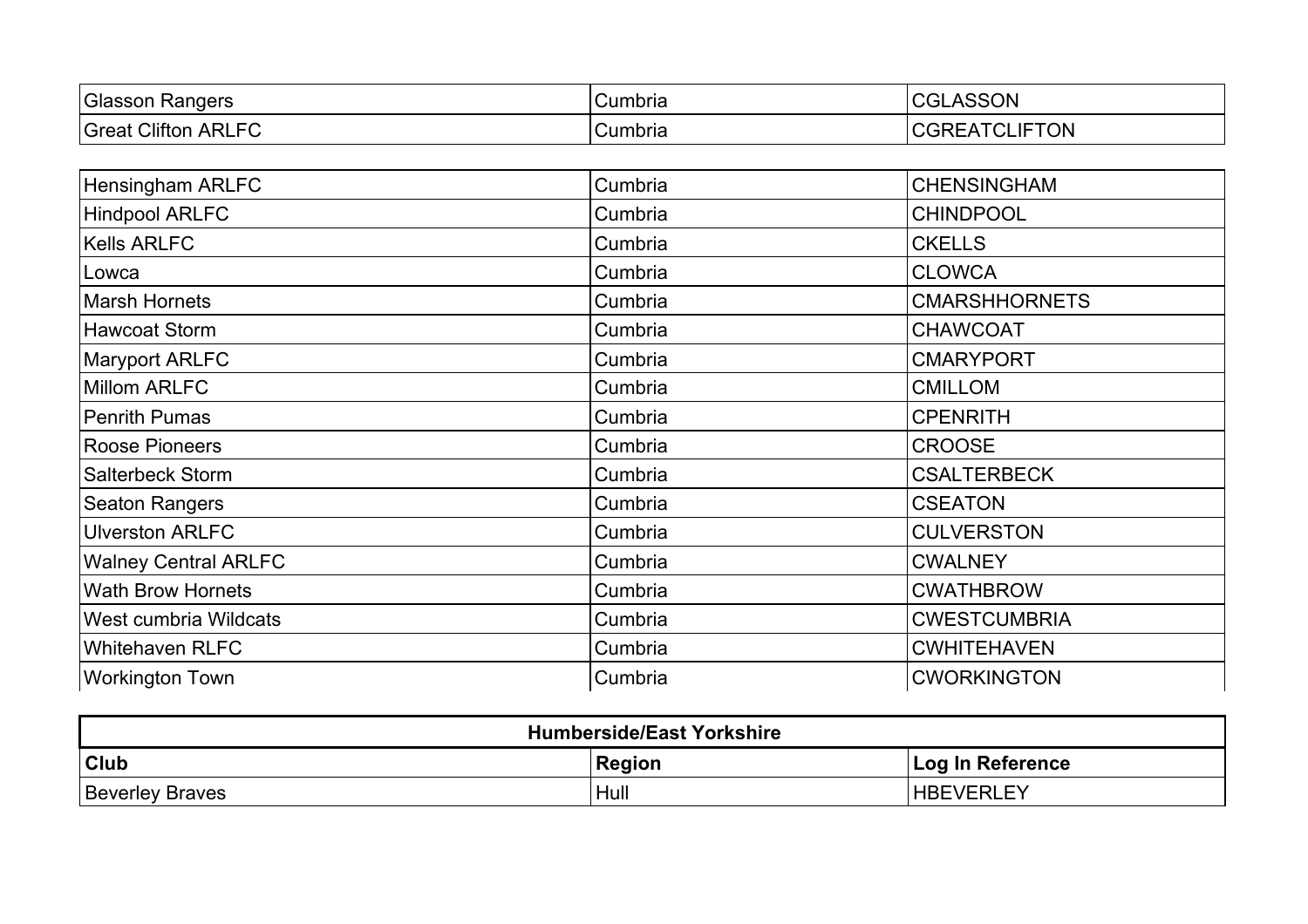| <b>Bilton Sullies</b>        | Hull | <b>HBILTON</b>           |
|------------------------------|------|--------------------------|
| <b>Bransholme Dales</b>      | Hull | <b>HBRANSHOLME</b>       |
| <b>City of Hull Academy</b>  | Hull | <b>HCOHA</b>             |
| <b>Cottingham Tigers</b>     | Hull | <b>HCOTTINGHAM</b>       |
| East Hull                    | Hull | <b>HEASTHULL</b>         |
| <b>Embassy Eagles</b>        | Hull | <b>HEMBASSY</b>          |
| <b>Fenners ARLFC</b>         | Hull | <b>HFENNERS</b>          |
| <b>G W Horners</b>           | Hull | <b>HHORNERS</b>          |
| <b>Holderness Vikings</b>    | Hull | <b>HHOLDERNESS</b>       |
| Hull Wyke                    | Hull | <b>HWYKE</b>             |
| <b>Hull All Blacks</b>       | Hull | <b>HALLBLACKS</b>        |
| <b>Hull Dockers</b>          | Hull | <b>HDOCKERS</b>          |
| Hull FC                      | Hull | <b>HHULLFC</b>           |
| Hull FC Community Foundation | Hull | <b>HHULLFCFOUNDATION</b> |
| <b>Hull Ionians</b>          | Hull | <b>HIONIANS</b>          |
| Hull Isberg                  | Hull | <b>HISBERG</b>           |
| <b>Hull Kingston Rovers</b>  | Hull | <b>HHULLKR</b>           |
| <b>Hull KR Trust</b>         | Hull | <b>HHULLKRTRUST</b>      |
| <b>Hull RLRS</b>             | Hull | <b>HHULLREF</b>          |
| <b>Hull Service Area</b>     | Hull | <b>HHULLSERVICE</b>      |
| <b>Hull Victoria</b>         | Hull | <b>HVICTORIA</b>         |
| Immingham Wasps              | Hull | <b>HIMMINGHAM</b>        |
| <b>Lambwath Lions</b>        | Hull | <b>HLAMBWATH</b>         |
|                              |      |                          |

| .RF<br>I Noria | Hull | ANL<br><b>HN</b><br>. )R' |
|----------------|------|---------------------------|
|----------------|------|---------------------------|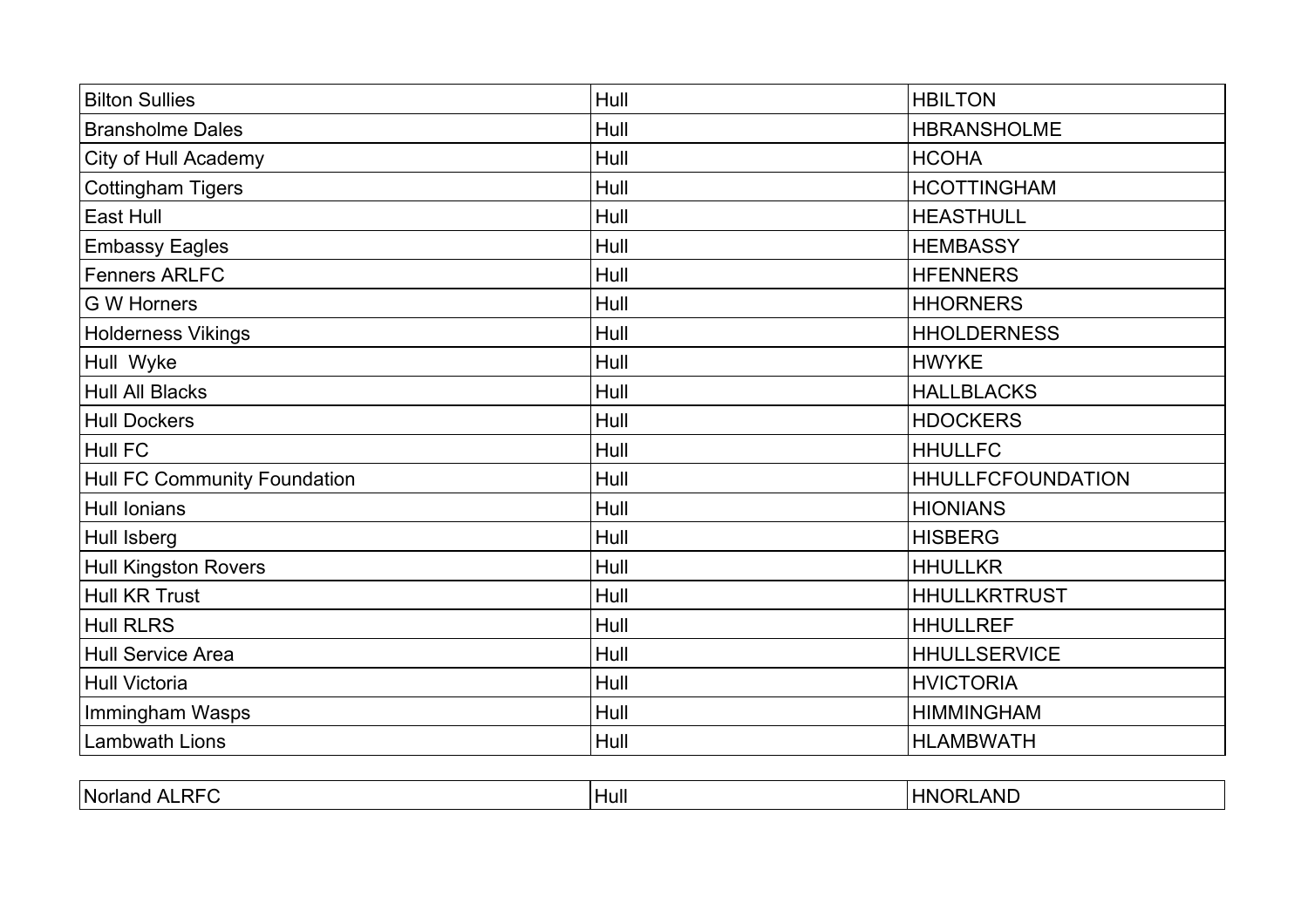| Orchard Park & Greenwood            | Hull | <b>HORCHARDPARK</b>    |
|-------------------------------------|------|------------------------|
| <b>Myton Warriors</b>               | Hull | <b>HMYTON</b>          |
| <b>Parkers ARLFC</b>                | Hull | <b>HPARKERS</b>        |
| <b>Reckitts ARLFC</b>               | Hull | <b>HRECKITTS</b>       |
| Scarborough Pirates                 | Hull | <b>HSCARBOROUGH</b>    |
| Sidney Sussex Sharks                | Hull | <b>HSIDNEY</b>         |
| Skirlaugh                           | Hull | <b>HSKIRLAUGH</b>      |
| <b>West Hull</b>                    | Hull | <b>HWESTHULL</b>       |
| <b>Yorkshire Coast Titans ARLFC</b> | Hull | <b>HYORKSHIRECOAST</b> |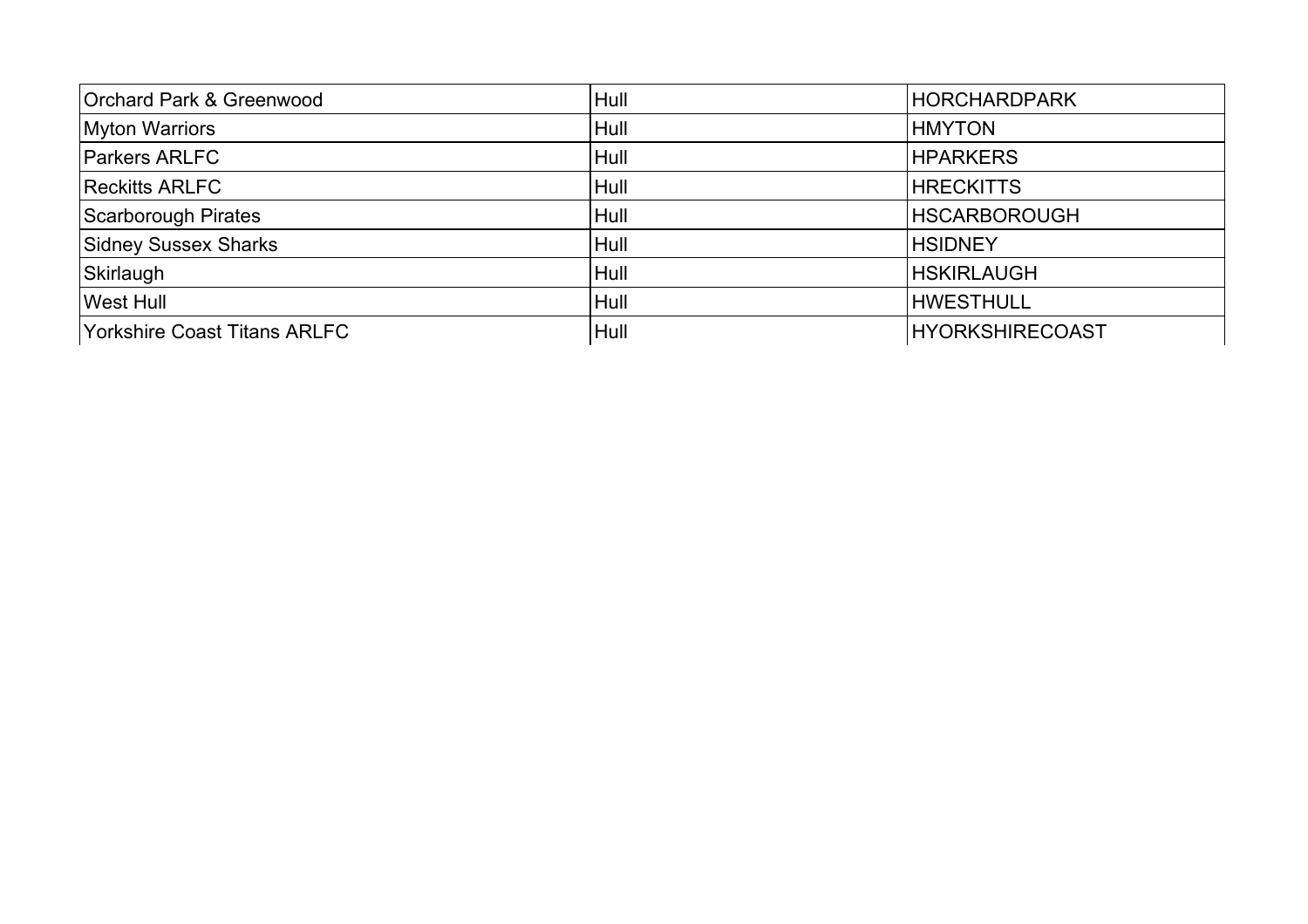| <b>London &amp; South</b>              |                |                    |
|----------------------------------------|----------------|--------------------|
| <b>Club</b>                            | <b>Region</b>  | Log In Reference   |
| <b>All Golds</b>                       | London & South | <b>SALLGOLDS</b>   |
| <b>Barking &amp; Dagenham Bulldogs</b> | London & South | <b>SBARKING</b>    |
| <b>Beckenham Bears</b>                 | London & South | <b>SBECKENHAM</b>  |
| <b>Bedford Tigers</b>                  | London & South | <b>SBEDFORD</b>    |
| <b>Bovingdon Bulldogs</b>              | London & South | <b>SBOVINGDON</b>  |
| <b>Brentwood Eels</b>                  | London & South | <b>SEELS</b>       |
| <b>Brentwood Elvers RLFC</b>           | London & South | <b>SBRENTWOOD</b>  |
| <b>Bristol Sonics</b>                  | London & South | <b>SBRISTOL</b>    |
| <b>Brixton Bulls</b>                   | London & South | <b>SBRIXTON</b>    |
| <b>Cambridge Lions</b>                 | London & South | <b>SCAMBRIDGE</b>  |
| <b>Charlton Gunners</b>                | London & South | <b>SCHARLTON</b>   |
| <b>Cheltenham Old Patesians</b>        | London & South | <b>SCHELTENHAM</b> |
| <b>Cornish Rebels</b>                  | London & South | <b>SCORNISH</b>    |
| <b>Coxford Tigers</b>                  | London & South | <b>SCOXFORD</b>    |
| <b>Croydon Hurricanes</b>              | London & South | <b>SCROYDON</b>    |
| <b>Devon Sharks</b>                    | London & South | <b>SDEVON</b>      |
| East Devon Eagles                      | London & South | <b>SEASTDEVON</b>  |
| <b>Eastbourne Exiles</b>               | London & South | <b>SEASTBOURNE</b> |
| <b>Eastern Rhinos</b>                  | London & South | <b>SEASTERN</b>    |
| Elmbridge ARLFC                        | London & South | <b>SELMBRIDGE</b>  |
| <b>Esher Exiles</b>                    | London & South | <b>SEXILES</b>     |
| <b>Esher Lions</b>                     | London & South | <b>SESHER</b>      |
| <b>Exeter Centurions</b>               | London & South | <b>SEXETER</b>     |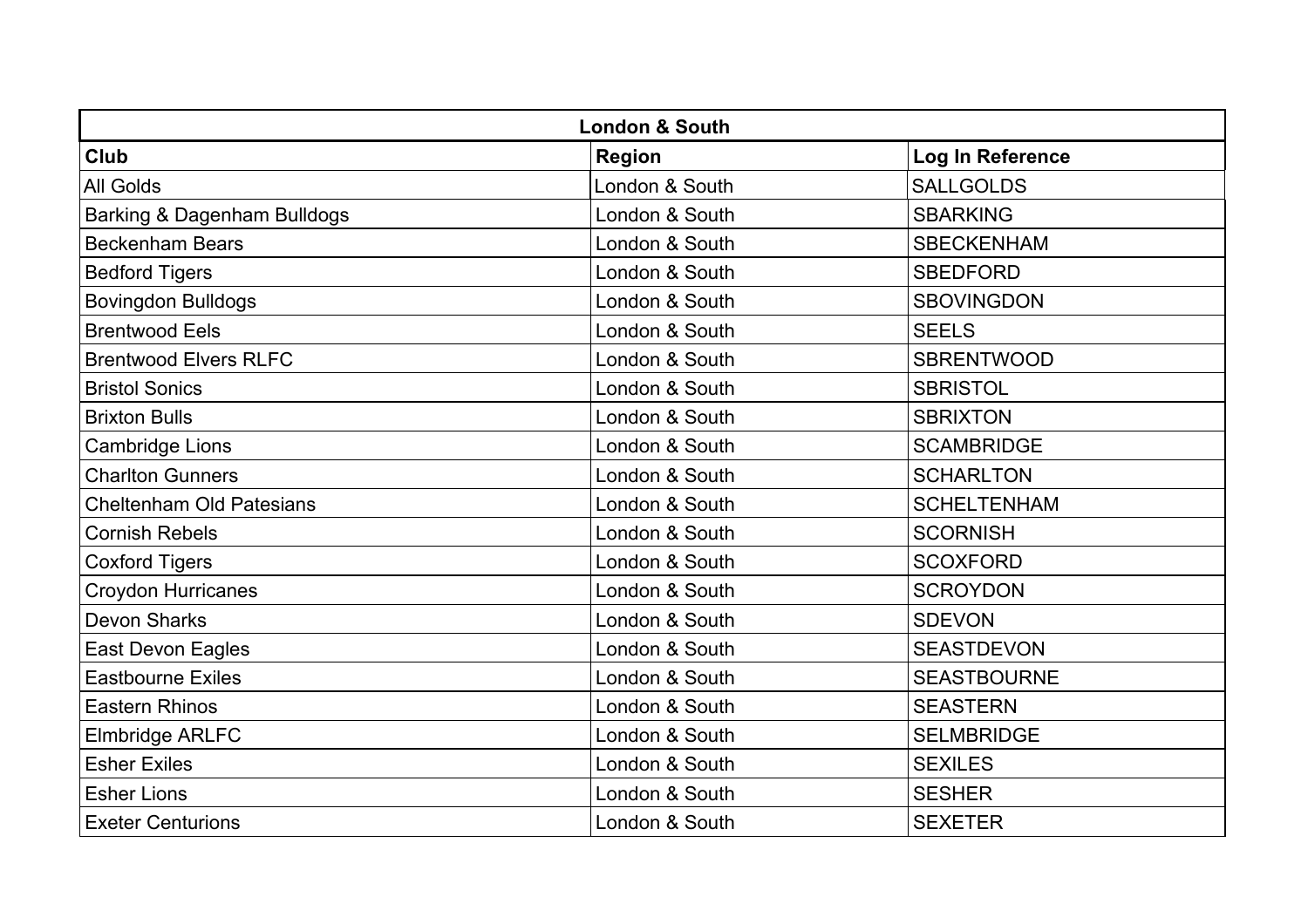| $ $ Fleet<br>Mustangs | South<br>London<br>$\alpha$ | ANGS<br>י<br>∵ا∨اد |
|-----------------------|-----------------------------|--------------------|
| .                     | South                       | HAM                |
| ulham                 | London                      | OГ                 |
| Foxes                 | ~                           | ີ                  |
|                       |                             |                    |

| <b>Gloucestershire Warriors</b>  | London & South | <b>SWARRIORS</b>     |
|----------------------------------|----------------|----------------------|
| <b>Guildford Giants</b>          | London & South | <b>SGUILDFORD</b>    |
| <b>Hammersmith Hill Hoists</b>   | London & South | <b>SHAMMERSMITH</b>  |
| Havant                           | London & South | <b>SHAVANT</b>       |
| Hayes & Ealing Vikings           | London & South | <b>SHAYES</b>        |
| <b>Hemel Stags</b>               | London & South | <b>SHEMEL</b>        |
| <b>Invicta Panthers</b>          | London & South | <b>SINVICTA</b>      |
| Kings Lynn Black Knights         | London & South | <b>SKINGSLYNN</b>    |
| London & South RLRS              | London & South | <b>SLONDONREF</b>    |
| <b>London Broncos</b>            | London & South | <b>SBRONCOS</b>      |
| <b>London Broncos Foundation</b> | London & South | SBRONCOSFOUNDATION   |
| London Skolars                   | London & South | <b>SSKOLARS</b>      |
| <b>Medway Dragons</b>            | London & South | <b>SMEDWAY</b>       |
| <b>Milton Keynes Wolves</b>      | London & South | <b>SMILTONKEYNES</b> |
| <b>Newham Dockers ARLFC</b>      | London & South | <b>SNEWHAM</b>       |
| <b>North Devon Raiders</b>       | London & South | <b>SNORTHDEVON</b>   |
| <b>North Herts Crusaders</b>     | London & South | <b>SNORTHHERTS</b>   |
| <b>Norwich City Saxons</b>       | London & South | <b>SNORWICH</b>      |
| Oxford RL                        | London & South | <b>SOXFORD</b>       |
| <b>Oxford Cavaliers</b>          | London & South | <b>SCAVALIERS</b>    |
| <b>Plymouth Titans</b>           | London & South | <b>SPLYMOUTH</b>     |
| <b>Richmond Warriors</b>         | London & South | <b>SRICHMOND</b>     |
|                                  |                |                      |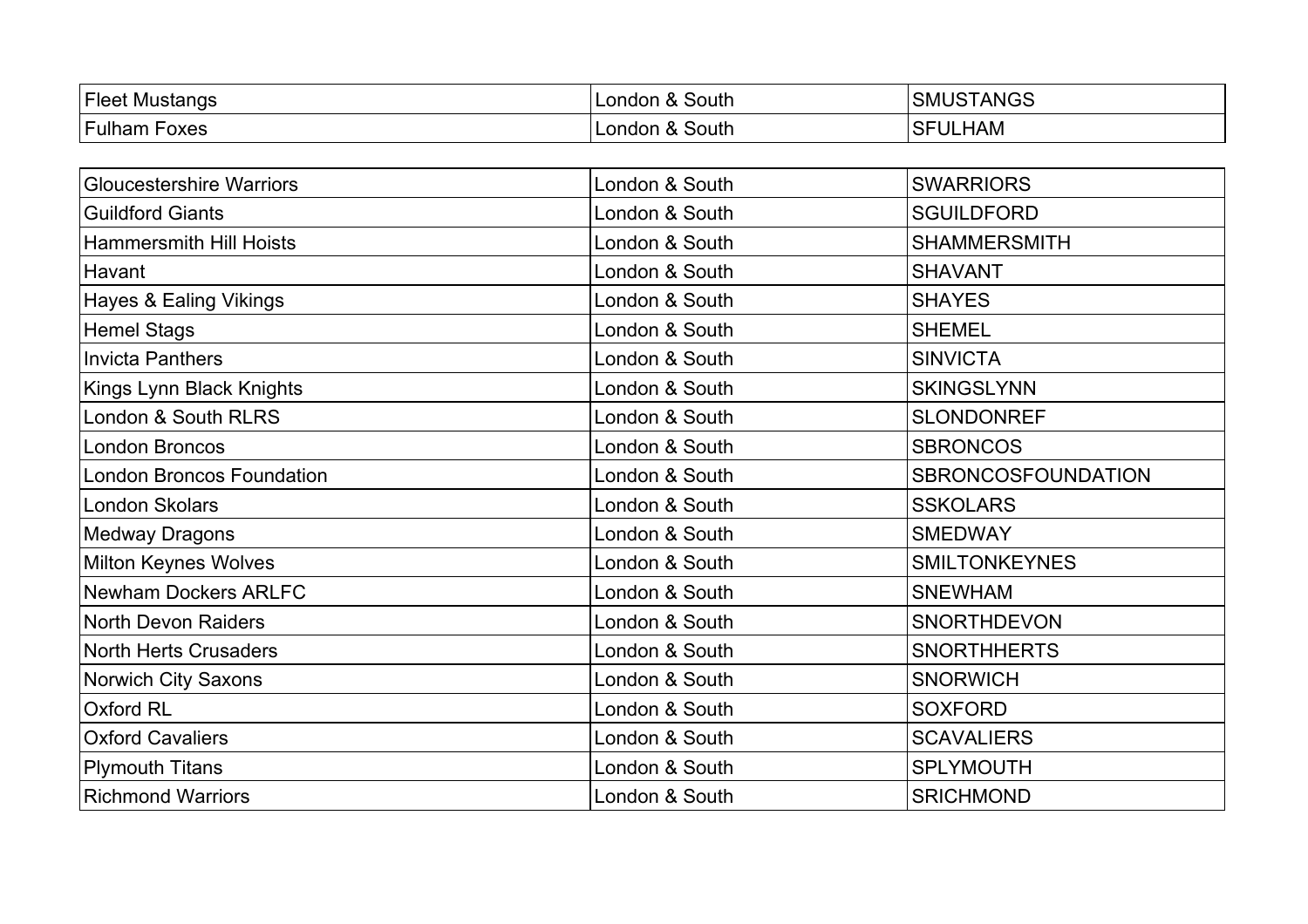| <b>Rutlish Raiders</b>     | ILondon & South | ISRUTLISH            |
|----------------------------|-----------------|----------------------|
| Somerset Vikings           | London & South  | ISSOMERSET           |
| South West London Chargers | London & South  | <b>ISCHARGERS</b>    |
| Southampton Spitfires      | ILondon & South | <b>ISSOUTHAMPTON</b> |

| Southern RLRS                           | London & South | <b>SSOUTHREF</b>   |
|-----------------------------------------|----------------|--------------------|
| <b>St Albans Centruions</b>             | London & South | <b>SSTALBANS</b>   |
| Southend Spartans                       | London & South | <b>SSOUTHEND</b>   |
| <b>St Ives Roosters</b>                 | London & South | <b>SSTIVES</b>     |
| <b>Staines Titans</b>                   | London & South | <b>SSTAINES</b>    |
| <b>Surrey Sharks</b>                    | London & South | <b>SSURREY</b>     |
| <b>Sussex Merlins</b>                   | London & South | <b>SSUSSEX</b>     |
| Swindon St George                       | London & South | <b>SSWINDON</b>    |
| Touch Rugby Kent                        | London & South | <b>STRKENT</b>     |
| <b>Utd Services Portsmouth Seahawks</b> | London & South | <b>SSEAHAWKS</b>   |
| <b>Weald Warriors</b>                   | London & South | <b>SWEALD</b>      |
| <b>West Kent Warriors</b>               | London & South | <b>SWESTKENT</b>   |
| <b>West Warriors</b>                    | London & South | <b>SWWARRIORS</b>  |
| Winchester RL                           | London & South | <b>SWINCHESTER</b> |
| <b>Wymondham Trojans</b>                | London & South | <b>SWYMONDHAM</b>  |
|                                         |                |                    |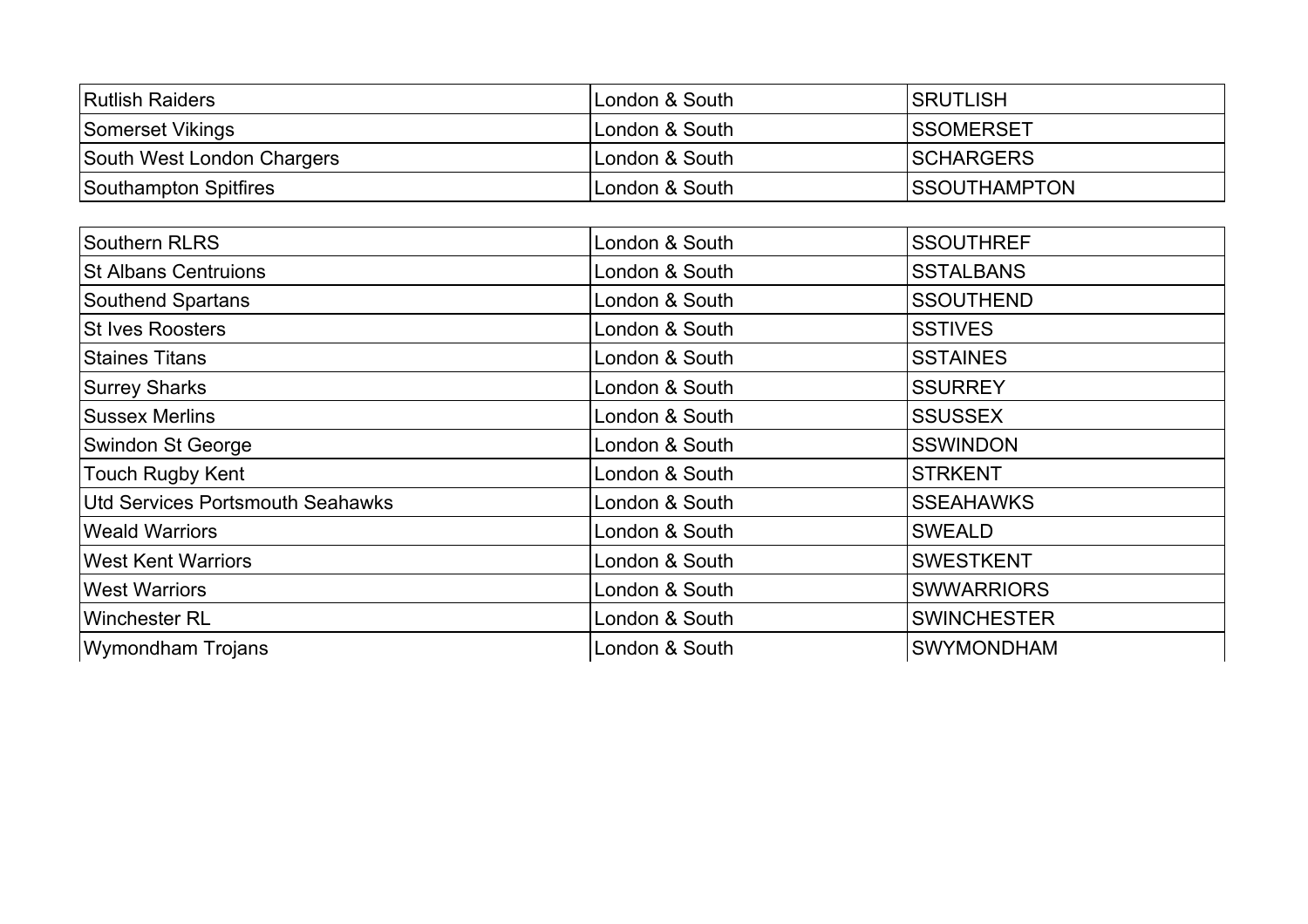| <b>Midlands</b>                                 |                 |                        |
|-------------------------------------------------|-----------------|------------------------|
| <b>Club</b>                                     | <b>Region</b>   | Log In Reference       |
| <b>Birmingham Bulldogs</b>                      | <b>Midlands</b> | <b>MBIRMINGHAM</b>     |
| <b>Boston Buccaneers</b>                        | <b>Midlands</b> | <b>MBOSTON</b>         |
| <b>Buxton ARLFC</b>                             | <b>Midlands</b> | <b>MBUXTON</b>         |
| <b>Coventry Bears</b>                           | <b>Midlands</b> | <b>MBEARS</b>          |
| <b>Coventry Dragons</b>                         | <b>Midlands</b> | <b>MDRAGONS</b>        |
| <b>Coventry Warriors</b>                        | <b>Midlands</b> | <b>MWARRIORS</b>       |
| Derby City                                      | <b>Midlands</b> | <b>MDERBY</b>          |
| <b>Leamington Royals</b>                        | <b>Midlands</b> | <b>MLEAMINGTON</b>     |
| Leicester Storm                                 | <b>Midlands</b> | <b>MLEICESTER</b>      |
| <b>Midlands Regional Academy</b>                | <b>Midlands</b> | <b>MMIDLANDS</b>       |
| <b>New Ravens</b>                               | <b>Midlands</b> | <b>MRAVENS</b>         |
| North Derbyshire Chargers                       | <b>Midlands</b> | <b>MCHARGERS</b>       |
| North East Worcestershire Ravens                | <b>Midlands</b> | <b>MWORCESTERSHIRE</b> |
| <b>Northampton Demons</b>                       | <b>Midlands</b> | <b>MNORTHAMPTON</b>    |
| <b>Nottingham Outlaws</b>                       | <b>Midlands</b> | <b>MOUTLAWS</b>        |
| South Yorkshire & East Midlands Referee Society | <b>Midlands</b> | <b>YSYEMREF</b>        |
| <b>Sherwood Wolf Hunt</b>                       | <b>Midlands</b> | <b>MSHERWOOD</b>       |
| <b>Telford Raiders</b>                          | <b>Midlands</b> | <b>MTELFORD</b>        |
| <b>Wolverhampton Wasps</b>                      | <b>Midlands</b> | <b>MWASPS</b>          |

| <b>North East</b> |               |                         |
|-------------------|---------------|-------------------------|
| <b>Club</b>       | <b>Region</b> | <b>Log In Reference</b> |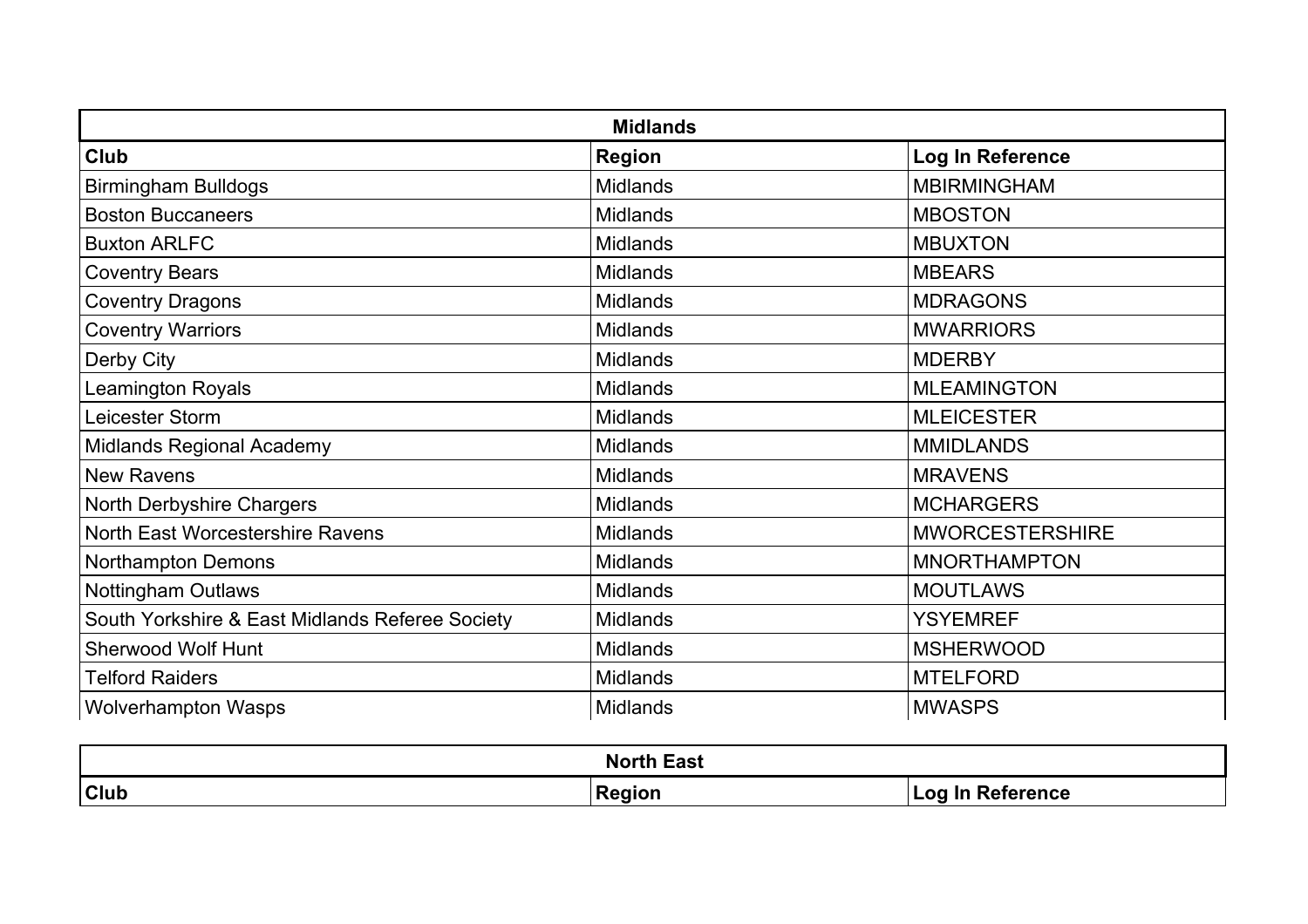| <b>Consett Steelers</b>              | <b>North East</b> | <b>NECONSETT</b>     |
|--------------------------------------|-------------------|----------------------|
| <b>Cramlington Rockets</b>           | <b>North East</b> | <b>NECRAMLINGTON</b> |
| Darlington ARLFC                     | <b>North East</b> | <b>NEDARLINGTON</b>  |
| <b>Durham Demons</b>                 | <b>North East</b> | <b>NEDEMONS</b>      |
| <b>Durham Tigers</b>                 | <b>North East</b> | <b>NETIGERS</b>      |
| <b>Gateshead Storm</b>               | <b>North East</b> | <b>NESTORM</b>       |
| <b>Gateshead Thunder</b>             | <b>North East</b> | <b>NEGATESHEAD</b>   |
| <b>Hartlepool West View Warriors</b> | North East        | NEHARTLEPOOL         |
| <b>Jarrow Vikings</b>                | <b>North East</b> | <b>NEJARROW</b>      |
| Miners RL                            | <b>North East</b> | <b>NEMINERS</b>      |
| North East RL                        | <b>North East</b> | NENORTHEASTRL        |
| North East Referee Society           | <b>North East</b> | <b>NEREFS</b>        |
| <b>Peterlee Pumas</b>                | North East        | <b>NEPETERLEE</b>    |
| <b>Sunderland Scorpions</b>          | <b>North East</b> | <b>NESUNDERLAND</b>  |
| <b>Wallsend Eagles</b>               | <b>North East</b> | NEWALLSEND           |
| <b>Whitley Bay Barbarians</b>        | <b>North East</b> | <b>NEBARBARIANS</b>  |
| <b>Winlaton Warriors</b>             | <b>North East</b> | <b>NEWINLATON</b>    |

| <b>North West</b>   |               |                         |
|---------------------|---------------|-------------------------|
| $ $ Club            | <b>Region</b> | <b>Log In Reference</b> |
| Accrington Panthers | North West    | <b>NWPANTHERS</b>       |
| Accrington Wildcats | North West    | <b>NWWILDCATS</b>       |
| Albert Park         | North West    | <b>NWALBERT</b>         |
| Aber Valley Wolves  | North West    | <b>WWOLVES</b>          |
| <b>Ashton Bears</b> | North West    | <b>NWASHTON</b>         |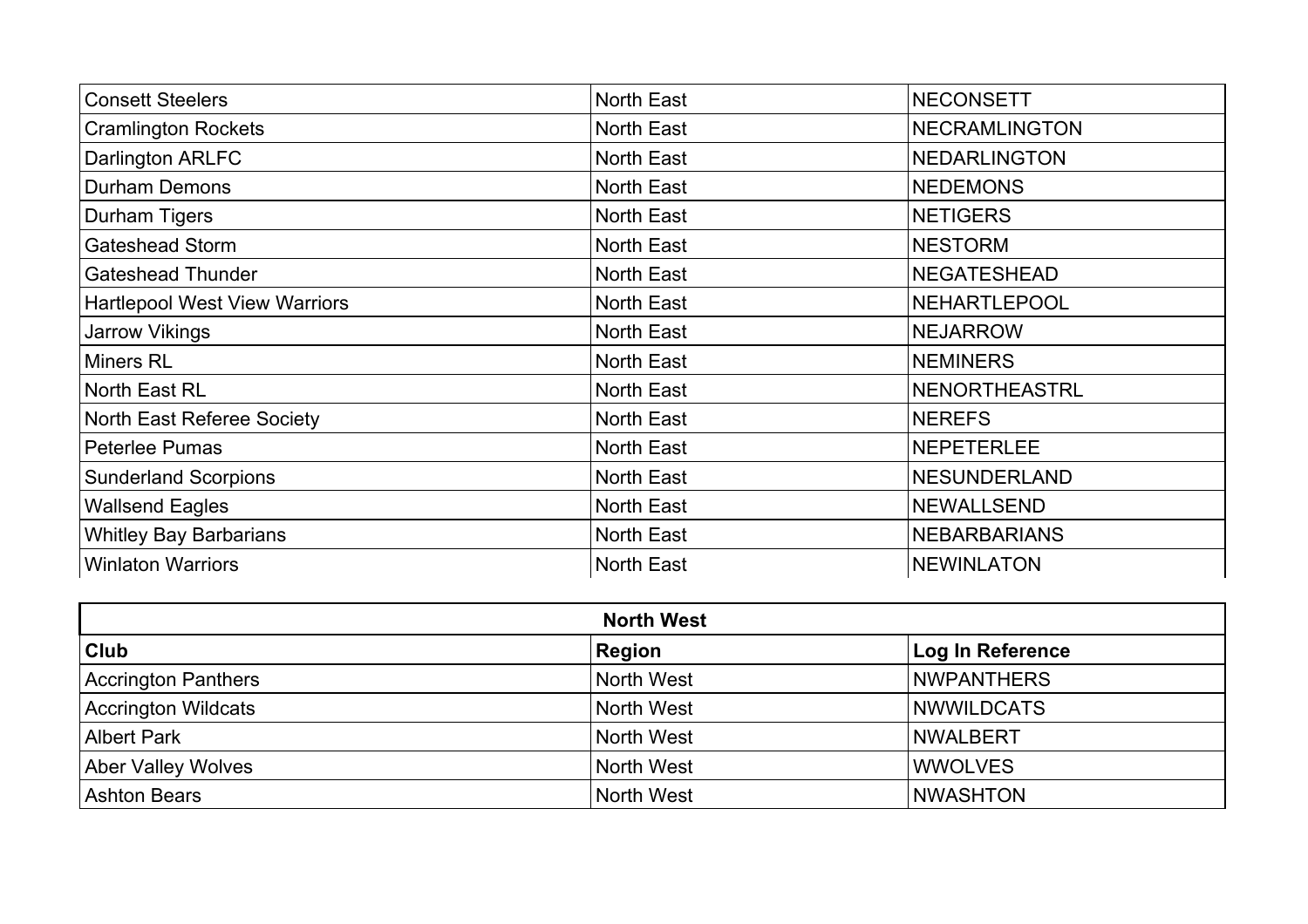| <b>Atherton Dragons</b>           | North West        | <b>NWATHERTON</b>    |
|-----------------------------------|-------------------|----------------------|
| <b>Bamber Bridge</b>              | <b>North West</b> | <b>NWBAMBER</b>      |
| <b>Bank Quay Bulls</b>            | North West        | <b>NWBANKQUAY</b>    |
| <b>Blackbrook</b>                 | North West        | <b>NWBLACKBROOK</b>  |
| <b>Blackpool Referees Society</b> | North West        | NWBLACKPOOLREF       |
| <b>Blackpool Scorpions</b>        | North West        | <b>NWSCORPIONS</b>   |
| <b>Blackpool Sea Eagles</b>       | North West        | <b>NWSEAEAGLES</b>   |
| <b>Blackpool Stanley</b>          | North West        | <b>NWSTANLEY</b>     |
| <b>Bold Miners</b>                | North West        | <b>NWBOLDMINERS</b>  |
| <b>Bolton Mets ARLFC</b>          | North West        | <b>NWBOLTON</b>      |
| <b>Burnley &amp; Pendle</b>       | North West        | <b>NWBURNLEY</b>     |
| <b>Burtonwood Bridge</b>          | North West        | <b>NWBRIDGE</b>      |
| <b>Burtonwood Bulldogs</b>        | North West        | <b>NWBURTONWOOD</b>  |
| <b>Bury Broncos</b>               | North West        | <b>NWBURYBRONCOS</b> |
| <b>Bury Jigsaw</b>                | North West        | <b>NWJIGSAW</b>      |
| <b>Cadishead Rhinos</b>           | North West        | <b>NWCADISHEAD</b>   |
| <b>Carr Mill Bears</b>            | North West        | <b>NWCARRMILL</b>    |
| <b>Chester Gladiators</b>         | <b>North West</b> | <b>NWCHESTER</b>     |
|                                   |                   |                      |

| <b>Chorley Panthers</b>           | North West | <b>INWCHORLEY</b>        |
|-----------------------------------|------------|--------------------------|
| <b>Clayton</b>                    | North West | <b>INWCLAYTON</b>        |
| Crosfields ARLFC                  | North West | <b>INWCROSFIELDS</b>     |
| <b>Clock Face Community ARLFC</b> | North West | <b>INWCLOCKFACE</b>      |
| <b>Culcheth Eagles</b>            | North West | <b>INWCULCHETH</b>       |
| <b>East Manchester Rangers</b>    | North West | <b>INWEASTMANCHESTER</b> |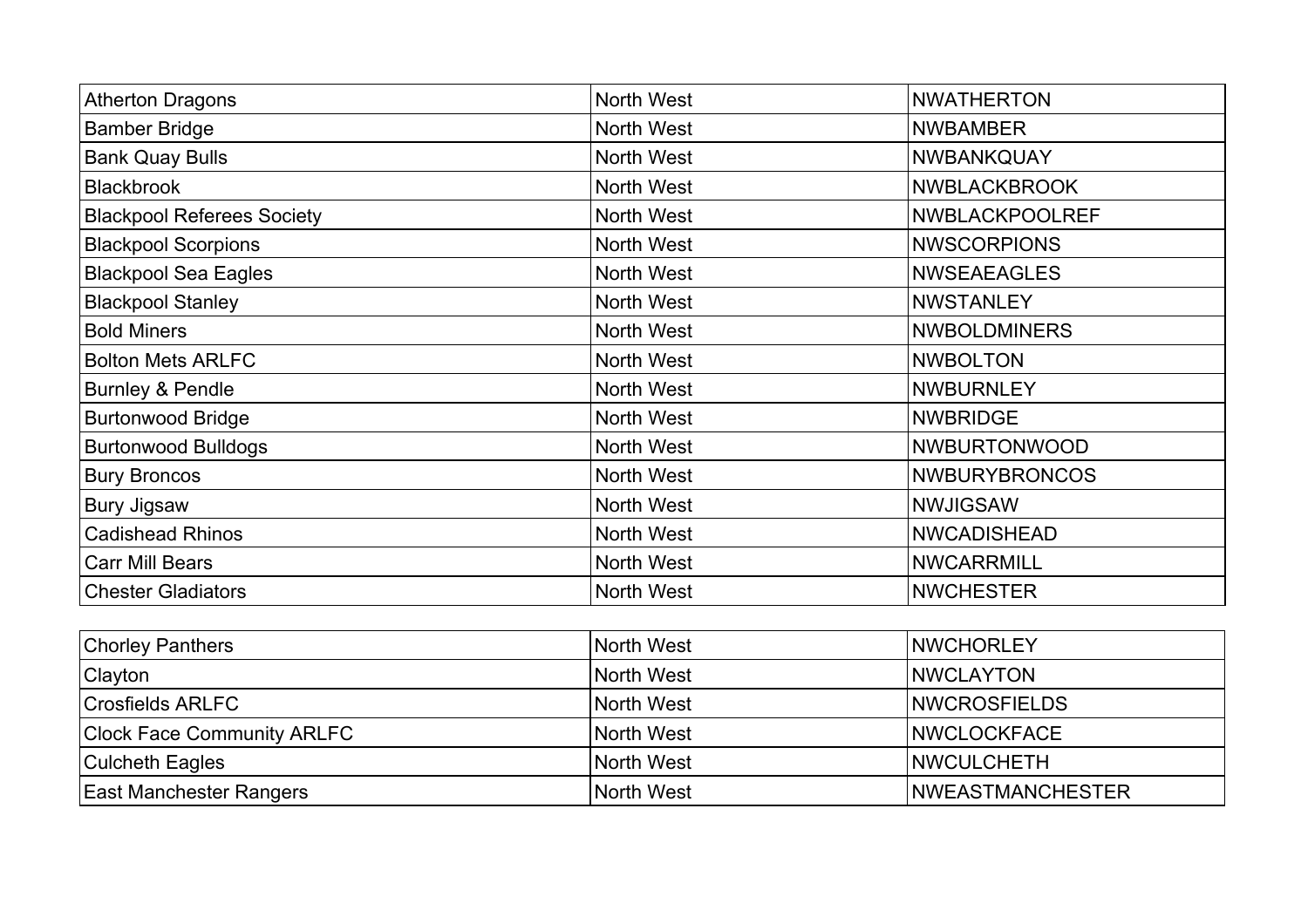| <b>Eccles ARLFC</b>             | North West        | <b>NWECCLES</b>           |
|---------------------------------|-------------------|---------------------------|
| <b>Eccleston Lions ARLFC</b>    | North West        | <b>NWECCLESTON</b>        |
| <b>Eccleston Vikings</b>        | North West        | <b>NWECCLESTONVIKINGS</b> |
| Fitton & Hathershaw             | North West        | <b>NWFITTON</b>           |
| <b>Folly Lane</b>               | North West        | <b>NWFOLLY</b>            |
| Garswood Stags                  | North West        | <b>NWGARSWOOD</b>         |
| <b>Golborne Parkside</b>        | North West        | <b>NWGOLBORNE</b>         |
| <b>Halton Farnworth Hornets</b> | North West        | <b>NWHALTON</b>           |
| <b>Halton Simms Cross</b>       | North West        | <b>NWHALTONSIMMS</b>      |
| <b>Haresfinch ARLFC</b>         | North West        | <b>NWHARESFINCH</b>       |
| <b>Haydock ARLFC</b>            | North West        | <b>NWHAYDOCK</b>          |
| <b>Heysham Atoms</b>            | North West        | <b>NWHEYSHAM</b>          |
| <b>Higginshaw ARLFC</b>         | North West        | <b>NWHIGGINSHAW</b>       |
| <b>Hindley ARLFC</b>            | North West        | <b>NWHINDLEY</b>          |
| <b>Hollinwood ARLFC</b>         | North West        | <b>NWHOLLINWOOD</b>       |
| Ince Rose Bridge                | North West        | <b>NWINCE</b>             |
| <b>Irlam Hornets</b>            | North West        | <b>NWIRLAM</b>            |
| <b>Kirkby Cougars</b>           | North West        | <b>NWKIRKBY</b>           |
| <b>Langworthy Reds</b>          | North West        | <b>NWLANGWORTHY</b>       |
| Lanmore College                 | North West        | <b>NWLANMORE</b>          |
|                                 |                   |                           |
| I atchford Albion               | North <i>Wort</i> | NIMI ATCHEODD             |

| <b>Latchford Albion</b> | North West | <b>INWLATCHFORD</b>   |
|-------------------------|------------|-----------------------|
| Leigh Centurions        | North West | <b>INWCENTURIONS</b>  |
| Leigh Miners            | North West | <b>INWLEIGHMINERS</b> |
| Leigh Referee Society   | North West | <b>INWLEIGHREF</b>    |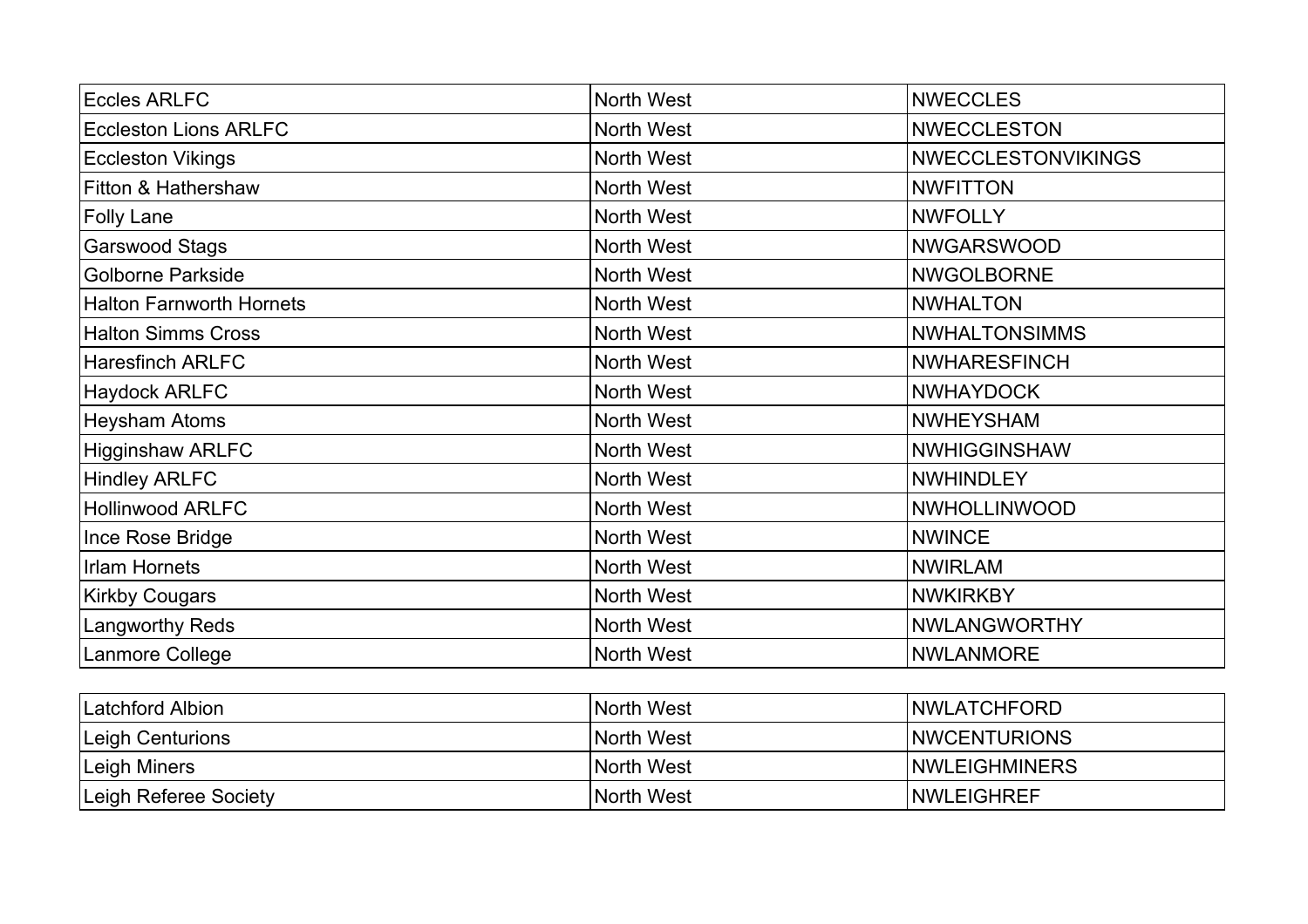| <b>Latchford Giants</b>        | North West | <b>NWGIANTS</b>          |
|--------------------------------|------------|--------------------------|
| Leigh East                     | North West | <b>NWLEIGHEAST</b>       |
| <b>Leyland Warriors</b>        | North West | <b>NWLEYLAND</b>         |
| <b>Limehurst Lions ARLFC</b>   | North West | <b>NWLIMEHURST</b>       |
| Little Hulton Reds             | North West | <b>NWLITTLEHULTON</b>    |
| Littleborough ARLFC            | North West | NWLITTLEBOROUGH          |
| Liverpool City RL              | North West | <b>NWLIVERPOOLCITY</b>   |
| Liverpool Lions                | North West | <b>NWLIVERPOOLLIONS</b>  |
| Liverpool Storm                | North West | NWLIVERPOOLSTORM         |
| <b>Manchester Canalsiders</b>  | North West | <b>NWCANALSIDERS</b>     |
| <b>Manchester RLRS</b>         | North West | <b>NWMANCHESTERREF</b>   |
| <b>Manchester Storm</b>        | North West | <b>NWMANCHESTERSTORM</b> |
| <b>Mancunians RL</b>           | North West | <b>NWMANCUNIANS</b>      |
| Mersey Storm Wheelchair        | North West | <b>NWMERSEYSTORM</b>     |
| <b>New Springs Lions</b>       | North West | <b>NWNEWSPRINGS</b>      |
| North West Tigers              | North West | <b>NWTIGERS</b>          |
| <b>Newton Storm</b>            | North West | <b>NWNEWTON</b>          |
| North West Counties League     | North West | <b>NWCOUNTIES</b>        |
| <b>Oldham Referees Society</b> | North West | <b>NWOLDHAMREF</b>       |
| Oldham RLFC                    | North West | <b>NWOLDHAM</b>          |
| Oldham Service Area            | North West | <b>NWOLDHAMSERVICE</b>   |
| <b>Orrell St James</b>         | North West | <b>NWORRELL</b>          |
| <b>Pendle Phoenix</b>          | North West | <b>NWPENDLE</b>          |

| Pilki.<br>1003 | w<br>- INF | - 11<br>. NP<br>.<br>$\overline{\phantom{a}}$ |
|----------------|------------|-----------------------------------------------|
|                |            |                                               |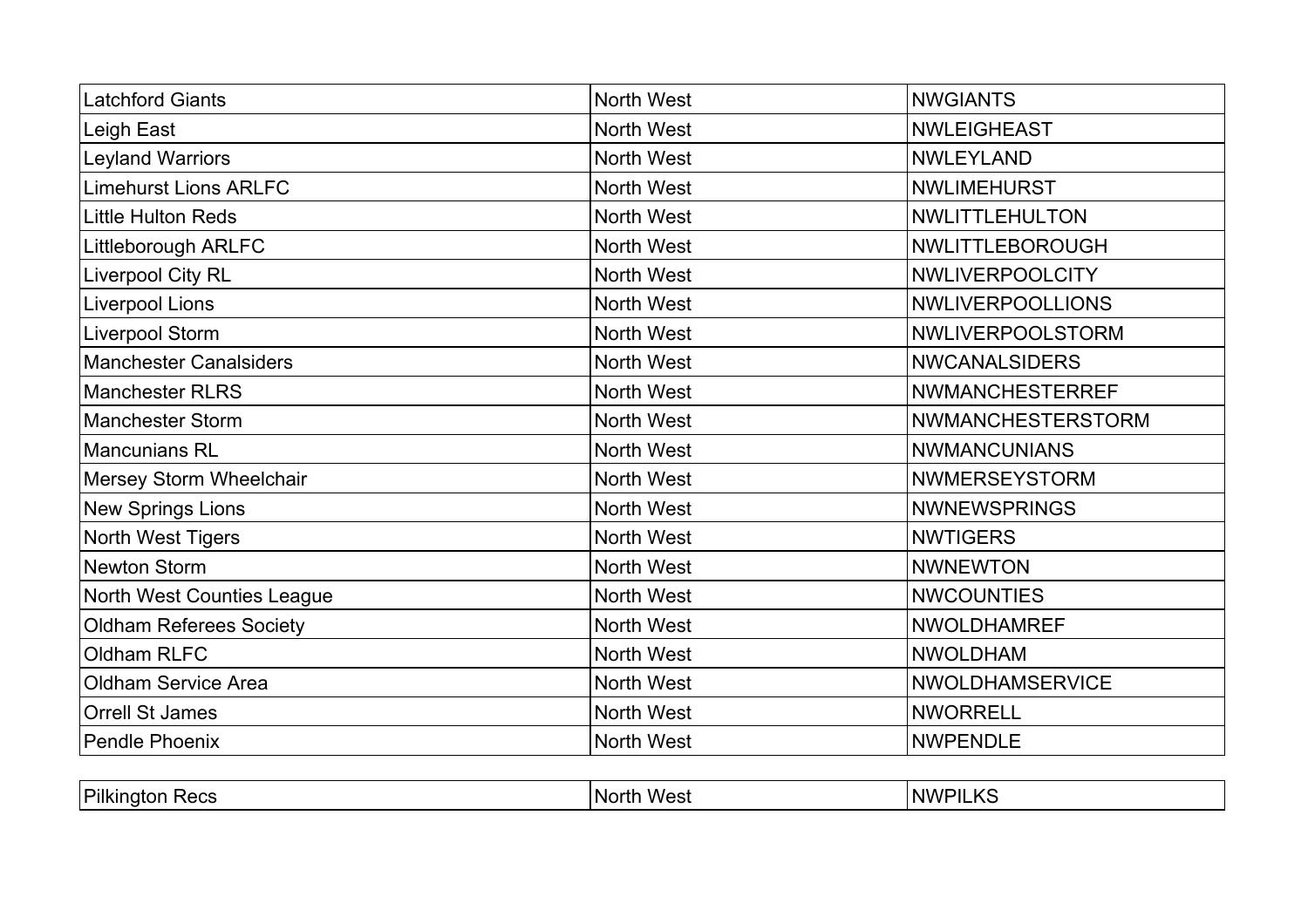| <b>Portico ARLFC</b>                 | North West        | <b>NWPORTICO</b>          |
|--------------------------------------|-------------------|---------------------------|
| Rochdale Mayfield                    | <b>North West</b> | <b>NWMAYFIELD</b>         |
| <b>Rochdale Hornets</b>              | North West        | <b>NWHORNETS</b>          |
| <b>Rylands Sharks</b>                | North West        | <b>NWRYLANDS</b>          |
| <b>Saddleworth Rangers</b>           | North West        | <b>NWSADDLEWORTH</b>      |
| <b>Salford Red Devils</b>            | <b>North West</b> | <b>NWSALFORD</b>          |
| <b>Salford Red Devils Foundation</b> | North West        | NWSALFORDFOUNDATION       |
| <b>Shevington Sharks</b>             | North West        | <b>NWSHEVINGTON</b>       |
| <b>South Trafford Raiders</b>        | North West        | <b>NWSOUTHTRAFFORD</b>    |
| <b>St Annes RLFC</b>                 | North West        | <b>NWSTANNES</b>          |
| <b>St Helens</b>                     | North West        | <b>NWSAINTS</b>           |
| <b>St Helens RLRS</b>                | <b>North West</b> | <b>NWSAINTSREF</b>        |
| <b>St Helens Service Area</b>        | <b>North West</b> | <b>NWSAINTSSERVICE</b>    |
| <b>St Helens Wild Boars</b>          | North West        | <b>NWSAINTSBOARS</b>      |
| Swinton                              | <b>North West</b> | <b>NWSWINTON</b>          |
| <b>Thatto Heath</b>                  | North West        | <b>NWTHATTO</b>           |
| <b>Warrington Referees Society</b>   | North West        | <b>NWWARRINGTONREF</b>    |
| <b>Warrington Wolves</b>             | North West        | <b>NWWOLVES</b>           |
| <b>Warrington Wolves Foundation</b>  | North West        | <b>NWWOLVESFOUNDATION</b> |
| <b>Waterhead ARLFC</b>               | <b>North West</b> | <b>NWWATERHEAD</b>        |
| <b>West Bank ARLFC</b>               | North West        | <b>NWWESTBANK</b>         |
| <b>Westhoughton Lions</b>            | North West        | <b>NWWESTHOUGHTON</b>     |
| <b>Whitworth Spartans</b>            | <b>North West</b> | <b>NWWHITWORTH</b>        |
| <b>Widnes Moorfield ARLFC</b>        | <b>North West</b> | <b>NWMOORFIELD</b>        |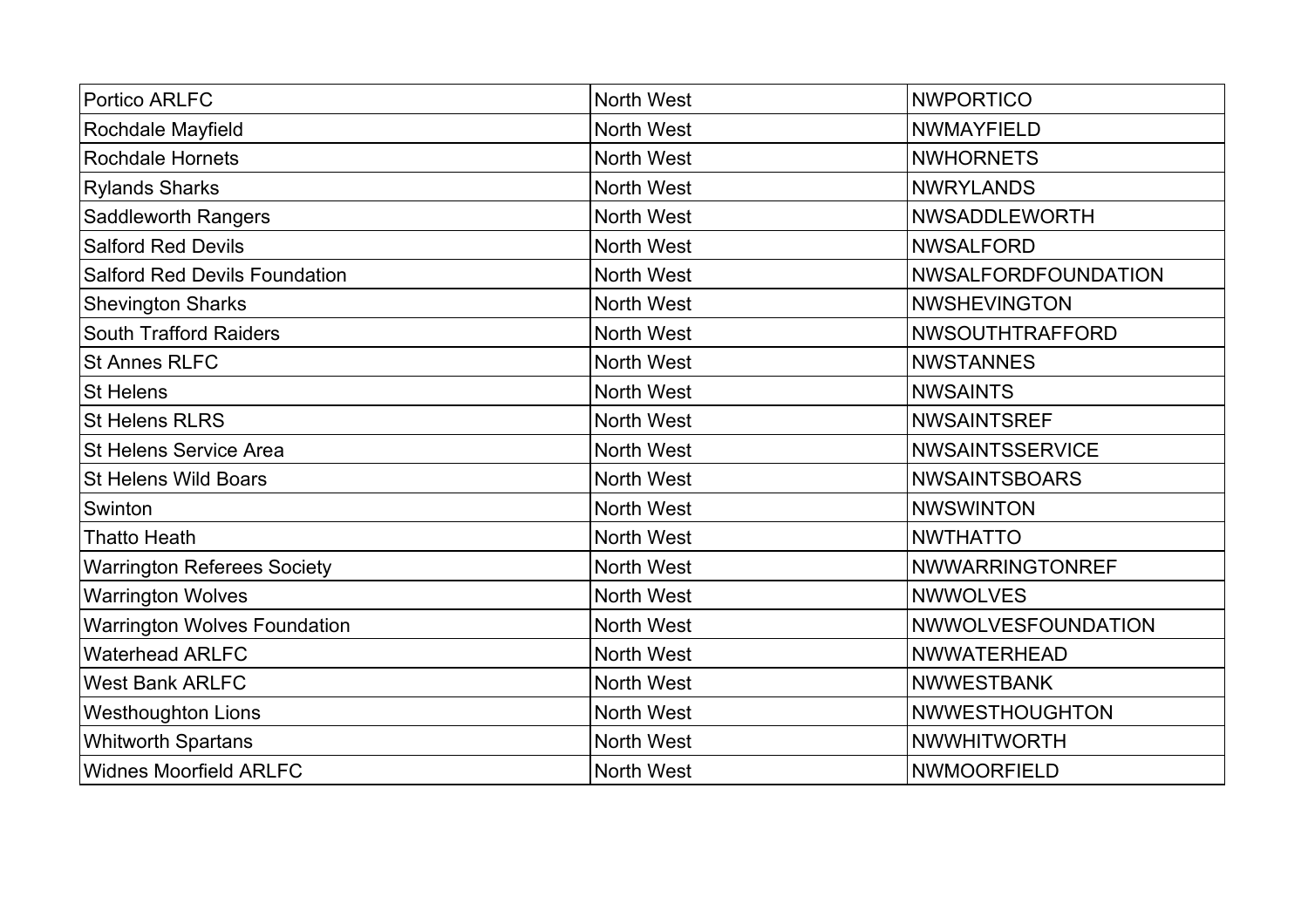| Wio.<br>ociety<br>``<br>ا دا د | <b>Norti</b><br>$\overline{\mathbf{v}}$<br>M.<br>ີ | . NWW'<br>JNE<br>- - - -<br>5R. |
|--------------------------------|----------------------------------------------------|---------------------------------|

| <b>Widnes St Maries</b>        | North West | <b>NWSTMARIES</b>     |
|--------------------------------|------------|-----------------------|
| <b>Widnes Tigers</b>           | North West | <b>NWWIDNESTIGERS</b> |
| <b>West Craven Warriors</b>    | North West | <b>SWESTCRAVEN</b>    |
| Wigan & Leigh service Area     | North West | <b>NWWIGANSERVICE</b> |
| <b>Widnes Vikings</b>          | North West | <b>NWWIDNES</b>       |
| Rochdale Cobras                | North West | <b>NWCOBRAS</b>       |
| <b>Wigan Bulldogs</b>          | North West | <b>NWBULLDOGS</b>     |
| <b>Wigan Referees Society</b>  | North West | <b>NWWIGANREF</b>     |
| <b>Wigan Spring View</b>       | North West | <b>NWSPRINGVIEW</b>   |
| <b>Wigan St Cuthberts</b>      | North West | <b>NWSTCUTHBERTS</b>  |
| <b>Wigan St Judes</b>          | North West | <b>NWSTJUDES</b>      |
| <b>Wigan St Patricks ARLFC</b> | North West | <b>NWSTPATS</b>       |
| <b>Wigan Warriors</b>          | North West | <b>NWWARRIORS</b>     |
| <b>Woolston Rovers</b>         | North West | NWWOOLSTON            |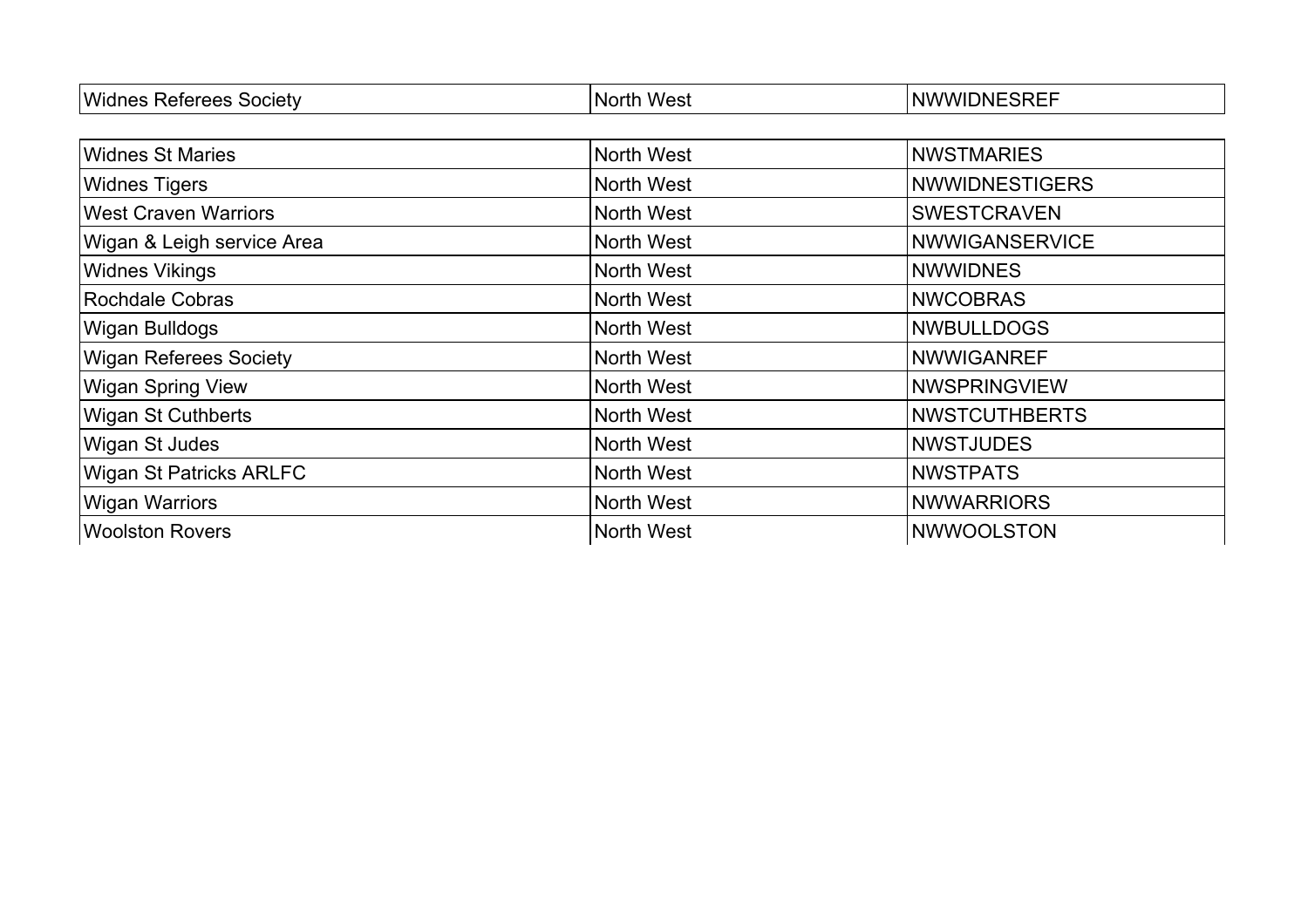| <b>General</b>                 |               |                    |
|--------------------------------|---------------|--------------------|
| <b>Club</b>                    | <b>Region</b> | Log In Reference   |
| Army RL                        | <b>RFL</b>    | <b>ARMYRL</b>      |
| <b>Play Touch Rugby League</b> | <b>RFL</b>    | <b>PTRL</b>        |
| <b>RAF Rugby League</b>        | <b>RFL</b>    | <b>RAFRL</b>       |
| <b>RFL</b>                     | <b>RFL</b>    | <b>RFL</b>         |
| <b>Royal Navy</b>              | <b>RFL</b>    | <b>FROYALNAVY</b>  |
| Team 13                        | <b>RFL</b>    | TEAM13RFL          |
| <b>University Rugby League</b> | <b>RFL</b>    | <b>URL</b>         |
| Freelance schools coach        | <b>RFL</b>    | <b>FSC</b>         |
| Collage Rugby League           | <b>RFL</b>    | <b>CRL</b>         |
| <b>Street Games</b>            | <b>RFL</b>    | <b>STREETGAMES</b> |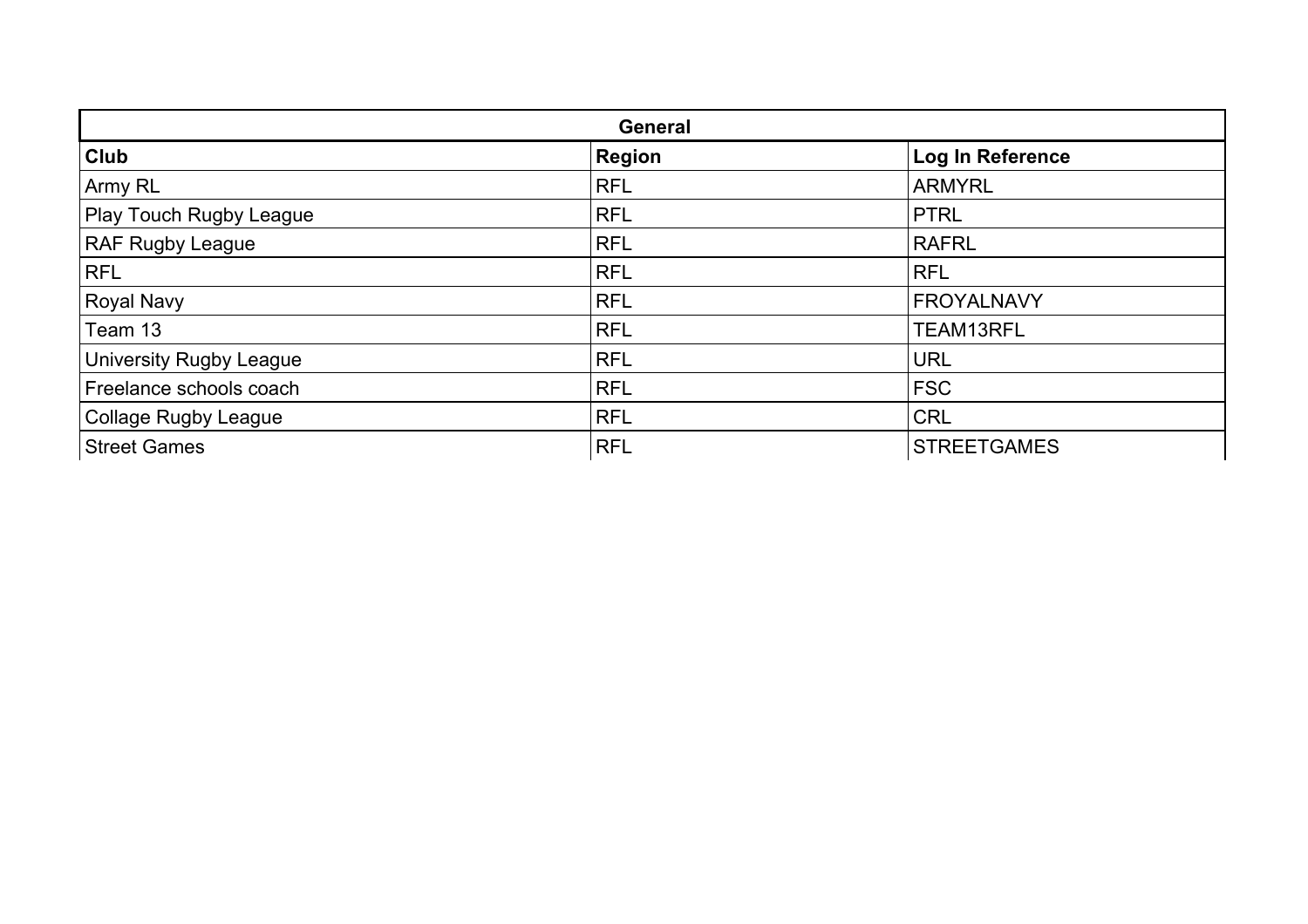| <b>Wales</b>                         |               |                    |
|--------------------------------------|---------------|--------------------|
| Club                                 | <b>Region</b> | Log In Reference   |
| <b>Cardiff Demons</b>                | Wales         | <b>WDEMONS</b>     |
| <b>Cardiff Spartans</b>              | Wales         | <b>WSPARTANS</b>   |
| <b>Conwy Celts</b>                   | Wales         | <b>WCONWY</b>      |
| <b>CPC Bears</b>                     | Wales         | <b>WBEARS</b>      |
| Dee Valley Dragons                   | <b>Wales</b>  | <b>WDEEVALLEY</b>  |
| <b>Flintshire Falcons</b>            | Wales         | <b>WFLINTSHIRE</b> |
| <b>Neath District Scorpions</b>      | Wales         | <b>WNEATH</b>      |
| <b>Newport Titans</b>                | Wales         | <b>WNEWPORT</b>    |
| <b>North Wales Crusaders</b>         | Wales         | <b>WCRUSADERS</b>  |
| <b>Rhondda Outlaws</b>               | <b>Wales</b>  | <b>WOUTLAWS</b>    |
| Prestatyn & Rhyl Panthers            | <b>Wales</b>  | <b>WPANTHERS</b>   |
| <b>South Wales Scorpions</b>         | Wales         | <b>WSCORPIONS</b>  |
|                                      |               |                    |
| <b>Valley Cougars</b>                | Wales         | <b>WCOUGARS</b>    |
| <b>Wales RL</b>                      | Wales         | <b>WWALESRL</b>    |
| <b>Whitehead Sports &amp; Social</b> | <b>Wales</b>  | <b>WWHITEHEAD</b>  |
| <b>Wrexham Bradley Raiders</b>       | <b>Wales</b>  | <b>WWREXHAM</b>    |
| <b>Aber Valley Wolves</b>            | Wales         | <b>WAWOLVES</b>    |
| <b>Bridgend Blue Bulls</b>           | <b>Wales</b>  | <b>WBRIDGEND</b>   |
| <b>Cardiff City RL</b>               | Wales         | <b>WCCITYRL</b>    |
| <b>Wales Referee Society</b>         | Wales         | <b>WREF</b>        |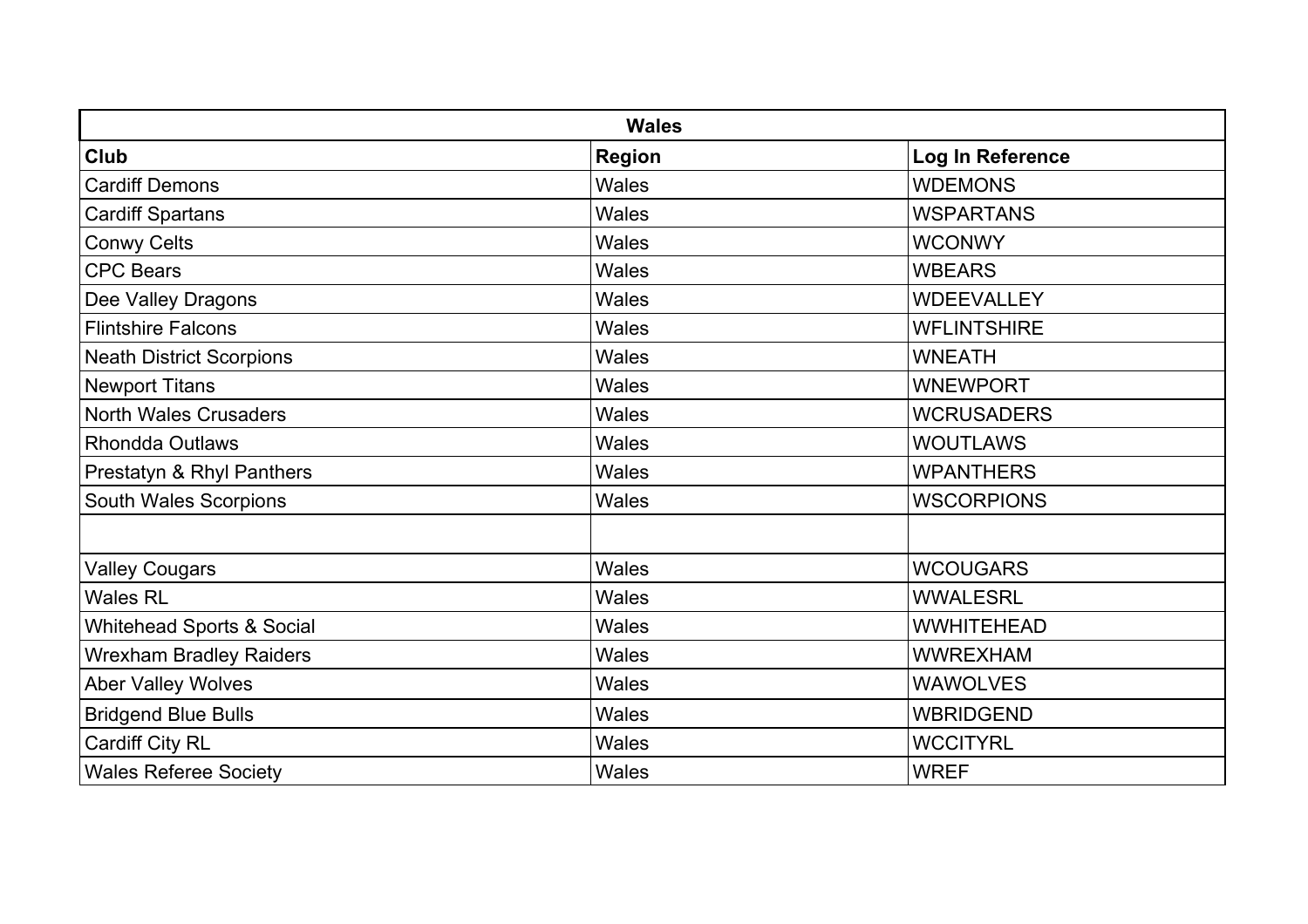| Swansea Valley Rhinos       | Wales | IWSVRHINOS        |
|-----------------------------|-------|-------------------|
| Torfaen Tigers              | Wales | <b>IWTIGERS</b>   |
| <b>West Wales Raiders</b>   | Wales | <b>WWRAIDERS</b>  |
| <b>Blaenau Gwent Sharks</b> | Wales | <b>IWSHARKS</b>   |
| <b>SW Rabbitohs</b>         | Wales | <b>WRABBITOHS</b> |
| DC Wildcats                 | Wales | <b>IWWILDCATS</b> |

| Yorkshire                        |               |                        |
|----------------------------------|---------------|------------------------|
| <b>Club</b>                      | <b>Region</b> | Log In Reference       |
| Ackworth Jaguars                 | Yorkshire     | <b>YACKWORTH</b>       |
| <b>Aire Valley Vikings</b>       | Yorkshire     | <b>YAIREVALLEY</b>     |
| Airedale Cougars                 | Yorkshire     | <b>YAIREDALE</b>       |
| <b>Allerton Bywater</b>          | Yorkshire     | <b>YALLERTON</b>       |
| <b>Askern Lions</b>              | Yorkshire     | <b>YASKERN</b>         |
| <b>Balby Dons</b>                | Yorkshire     | <b>YBALBY</b>          |
| <b>Bank Top Harriers</b>         | Yorkshire     | <b>YBANKTOP</b>        |
| <b>Barnsley Broncos</b>          | Yorkshire     | <b>YBARNSLEY</b>       |
| <b>Barton Bulldogs</b>           | Yorkshire     | <b>YBARTON</b>         |
| <b>Batley Boys</b>               | Yorkshire     | <b>YBATLEYBOYS</b>     |
| <b>Batley Bulldogs</b>           | Yorkshire     | <b>YBATLEYBULLDOGS</b> |
| <b>Batley Young Peoples Club</b> | Yorkshire     | <b>YBATLEYYPC</b>      |
| <b>Beeston Broncos</b>           | Yorkshire     | <b>YBEESTON</b>        |
| <b>Bentley</b>                   | Yorkshire     | <b>YBENTLEY</b>        |
| <b>Birkenshaw ARLFC</b>          | Yorkshire     | <b>YBIRKENSHAW</b>     |
| <b>Birstall Victoria</b>         | Yorkshire     | <b>YBIRSTALL</b>       |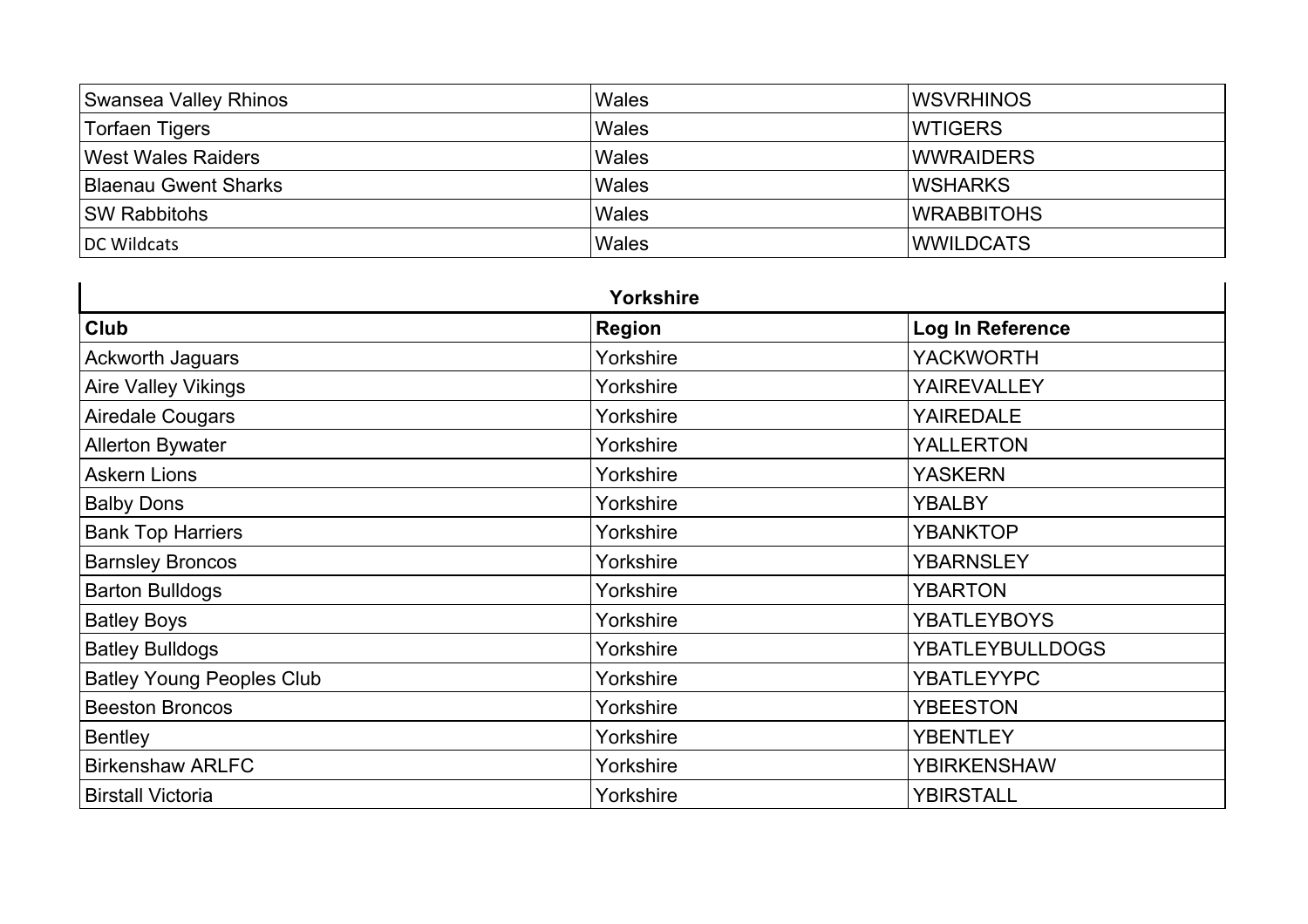| <b>Boothtown Terriers</b>                       | Yorkshire | <b>YBOOTHTOWN</b>         |
|-------------------------------------------------|-----------|---------------------------|
| <b>Bramley RL</b>                               | Yorkshire | YBRAMLEYRL                |
| <b>Bradford &amp; Keighley Referees Society</b> | Yorkshire | <b>YBRADFORDREF</b>       |
| Bradford & Keighley Service Area                | Yorkshire | <b>YBRADFORDSERVICE</b>   |
| <b>Bradford Bulls</b>                           | Yorkshire | <b>YBULLS</b>             |
| <b>Bradford Bulls AWTRLC</b>                    | Yorkshire | <b>YBULLSWHEELCHAIRRL</b> |
| <b>Bradford Bulls Foundation</b>                | Yorkshire | <b>YBULLSFOUNDATION</b>   |
| <b>Bradford Dudley Hil ARLFC</b>                | Yorkshire | YDUDLEYHILL               |

| <b>Bradford Thunderbirds</b>       | Yorkshire | <b>YTHUNDERBIRDS</b>      |
|------------------------------------|-----------|---------------------------|
| <b>Bramley Buffaloes</b>           | Yorkshire | YBRAMLEY                  |
| <b>Bridlington Bulls</b>           | Yorkshire | YBRIDLINGTON              |
| Brighouse Rangers                  | Yorkshire | <b>YBRIGHOUSE</b>         |
| <b>Brotherton Bulldogs</b>         | Yorkshire | <b>YBROTHERTON</b>        |
| <b>Burley Lions</b>                | Yorkshire | <b>YBURLEY</b>            |
| <b>Calderdale College</b>          | Yorkshire | <b>YCALDERDALECOLLEGE</b> |
| <b>Calderdale Referee Society</b>  | Yorkshire | YCALDERDALEREF            |
| Calderdale Service Area            | Yorkshire | YCALDERDALESERVICE        |
| <b>Castleford Panthers ARLFC</b>   | Yorkshire | <b>YCASPANTHERS</b>       |
| Castleford & Featherstone Ref Soc. | Yorkshire | <b>YCASREF</b>            |
| <b>Castleford Lock Lane</b>        | Yorkshire | <b>YLOCKLANE</b>          |
| <b>Castleford Tigers</b>           | Yorkshire | <b>YCASTIGERS</b>         |
| <b>Catterick Crusaders</b>         | Yorkshire | <b>YCATTERICK</b>         |
| <b>Chapeltown Cougars</b>          | Yorkshire | <b>YCHAPELTOWN</b>        |
| <b>Chequerfield Rangers</b>        | Yorkshire | <b>YCHEQUERFIELD</b>      |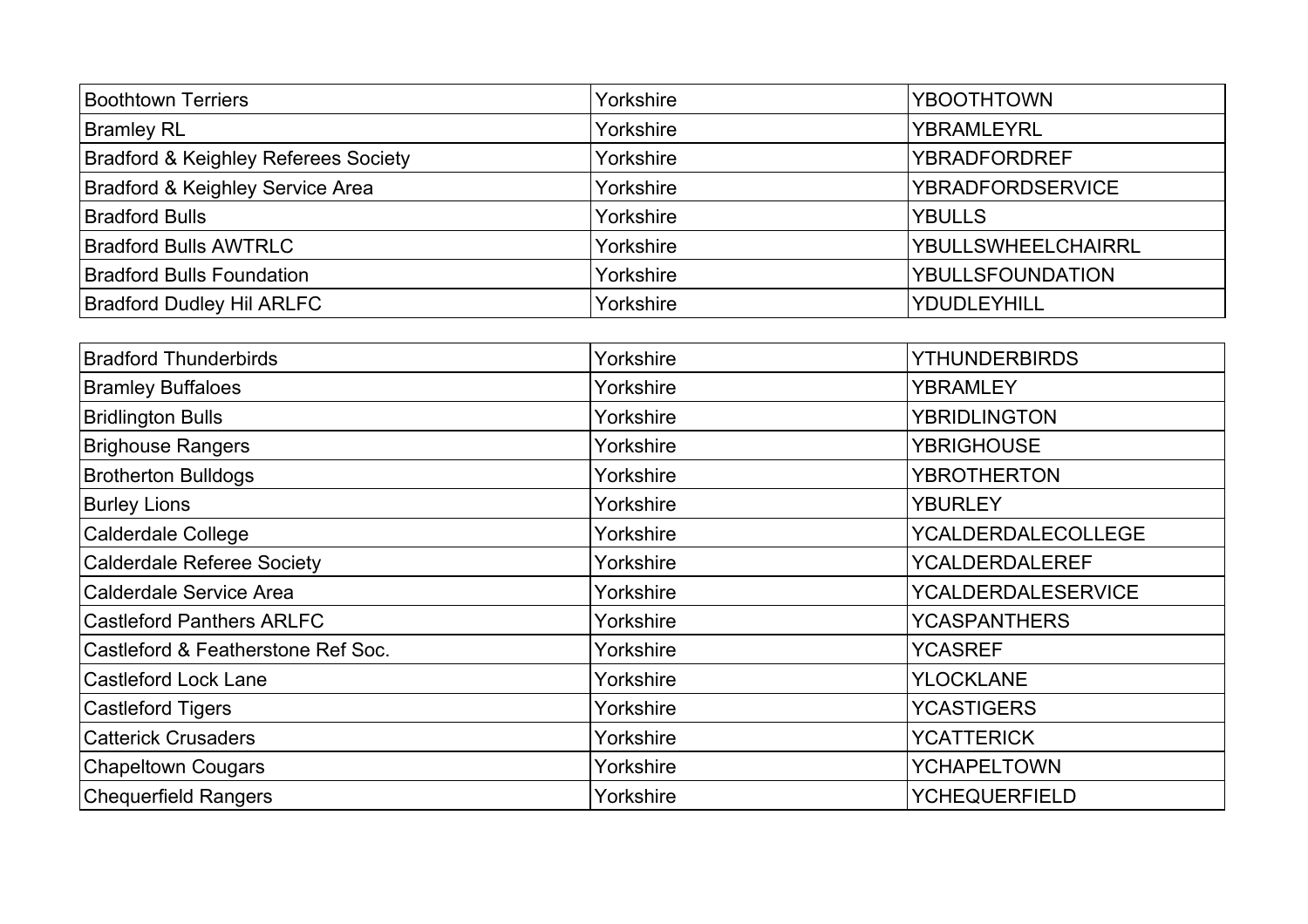| <b>Cowling Harlequins</b>     | Yorkshire | <b>YCOWLING</b>        |
|-------------------------------|-----------|------------------------|
| Crigglestone All Blacks       | Yorkshire | <b>YCRIGGLESTONE</b>   |
| <b>Crofton Cougars</b>        | Yorkshire | <b>YCROFTON</b>        |
| <b>Cutsyke Raiders</b>        | Yorkshire | <b>YCUTSYKE</b>        |
| <b>Dearne Valley Bulldogs</b> | Yorkshire | <b>YDEARNEVALLEY</b>   |
| Dewsbury & Batley RLRS        | Yorkshire | <b>YDEWSBURYREF</b>    |
| Dewsbury Celtic               | Yorkshire | <b>YDEWSBURYCELTIC</b> |
| Dewsbury Moor                 | Yorkshire | <b>YDEWSBURYMOOR</b>   |
| <b>Dewsbury Rams</b>          | Yorkshire | <b>YDEWSBURYRAMS</b>   |
| Dodworth ARLFC                | Yorkshire | <b>YDODWORTH</b>       |

| Doncaster RLFC                 | Yorkshire | <b>YDONCASTER</b>           |
|--------------------------------|-----------|-----------------------------|
| Doncaster ARLFC                | Yorkshire | <b>YTOLLBARR</b>            |
| Drighlington                   | Yorkshire | <b>YDRIGHLINGTON</b>        |
| East Leeds                     | Yorkshire | <b>YEASTLEEDS</b>           |
| <b>Eastmoor Dragons</b>        | Yorkshire | <b>YEASTMOOR</b>            |
| <b>Elite Rugby Academy</b>     | Yorkshire | <b>YEAR</b>                 |
| <b>Elland ARLFC</b>            | Yorkshire | <b>YELLAND</b>              |
| <b>Emley Moor</b>              | Yorkshire | <b>YEMLEY</b>               |
| <b>Farnley Falcons ARLFC</b>   | Yorkshire | <b>YFARNLEY</b>             |
| Featherstone Lions             | Yorkshire | <b>YFEVLIONS</b>            |
| Featherstone Rovers            | Yorkshire | <b>YFEVROVERS</b>           |
| Featherstone Rovers Foundation | Yorkshire | <b>YFEVROVERSFOUNDATION</b> |
| <b>Fryston Warriors ARLFC</b>  | Yorkshire | <b>YFRYSTON</b>             |
| <b>Garforth Tigers</b>         | Yorkshire | <b>YGARFORTH</b>            |
|                                |           |                             |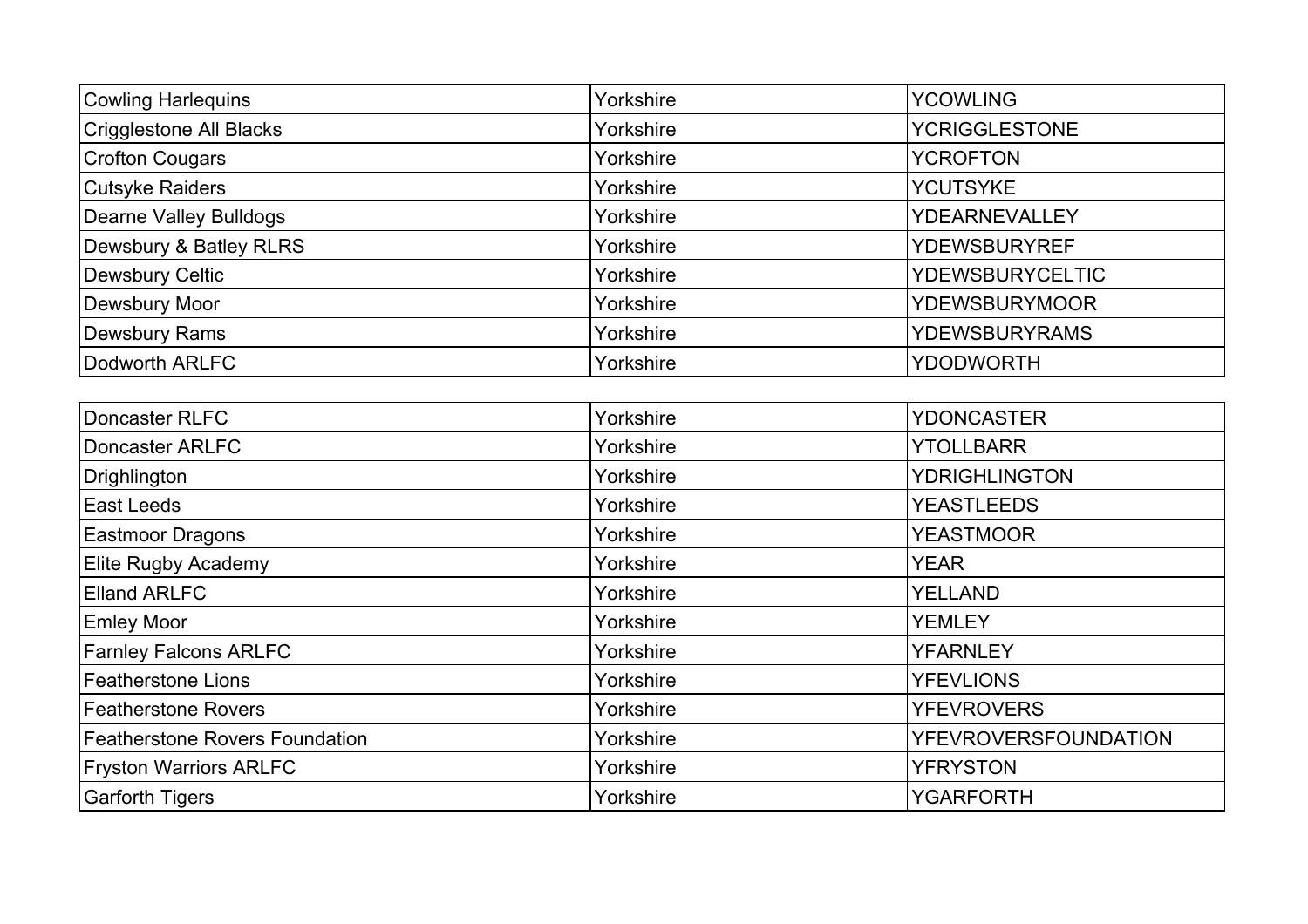| <b>Greetland All Rounders</b>  | Yorkshire | YGREETLAND            |
|--------------------------------|-----------|-----------------------|
| <b>Guiseley Rangers</b>        | Yorkshire | <b>YGUISELEY</b>      |
| Halifax Irish                  | Yorkshire | <b>YHALIFAXIRISH</b>  |
| <b>Halifax Referee Society</b> | Yorkshire | <b>YHALIFAXREF</b>    |
| Halifax RLFC                   | Yorkshire | <b>YHALIFAX</b>       |
| <b>Halton Moor Storm</b>       | Yorkshire | <b>YHALTONMOOR</b>    |
| Hanging Heaton                 | Yorkshire | <b>YHANGINGHEATON</b> |
| <b>Harehills ARLFC</b>         | Yorkshire | <b>YHAREHILLS</b>     |
| <b>Haworth Park</b>            | Yorkshire | <b>YHAWORTH</b>       |
| <b>Headingley Hawks</b>        | Yorkshire | <b>YHEADINGLEY</b>    |
| <b>Heavy Woollen Donkeys</b>   | Yorkshire | <b>YDONKEYS</b>       |
| <b>Hemsworth Dragons ARLFC</b> | Yorkshire | <b>YHEMSWORTH</b>     |

| <b>Heworth</b>                 | Yorkshire | <b>YHEWORTH</b>         |
|--------------------------------|-----------|-------------------------|
| <b>Hoyland Vikings</b>         | Yorkshire | <b>YHOYLAND</b>         |
| Hillsborough Hawks             | Yorkshire | <b>YHILLSBOROUGH</b>    |
| Huddersfield RLRS              | Yorkshire | <b>YHUDDERSFIELDREF</b> |
| Huddersfield St Josephs Sharks | Yorkshire | <b>YSTJOSEPHS</b>       |
| Huddersfield YMCA              | Yorkshire | <b>YYMCA</b>            |
| Hunslet Hawks                  | Yorkshire | <b>YHUNSLET</b>         |
| Hunslet Parkside               | Yorkshire | <b>YHUNSLETPARKSIDE</b> |
| <b>Hunslet Warriors</b>        | Yorkshire | <b>YHUNSLETWARRIORS</b> |
| Illingworth ARLFC              | Yorkshire | <b>YILLINGWORTH</b>     |
| Keighley Albion                | Yorkshire | <b>YKEIGHLEYALBION</b>  |
| <b>Keighley Cougars</b>        | Yorkshire | <b>YCOUGARS</b>         |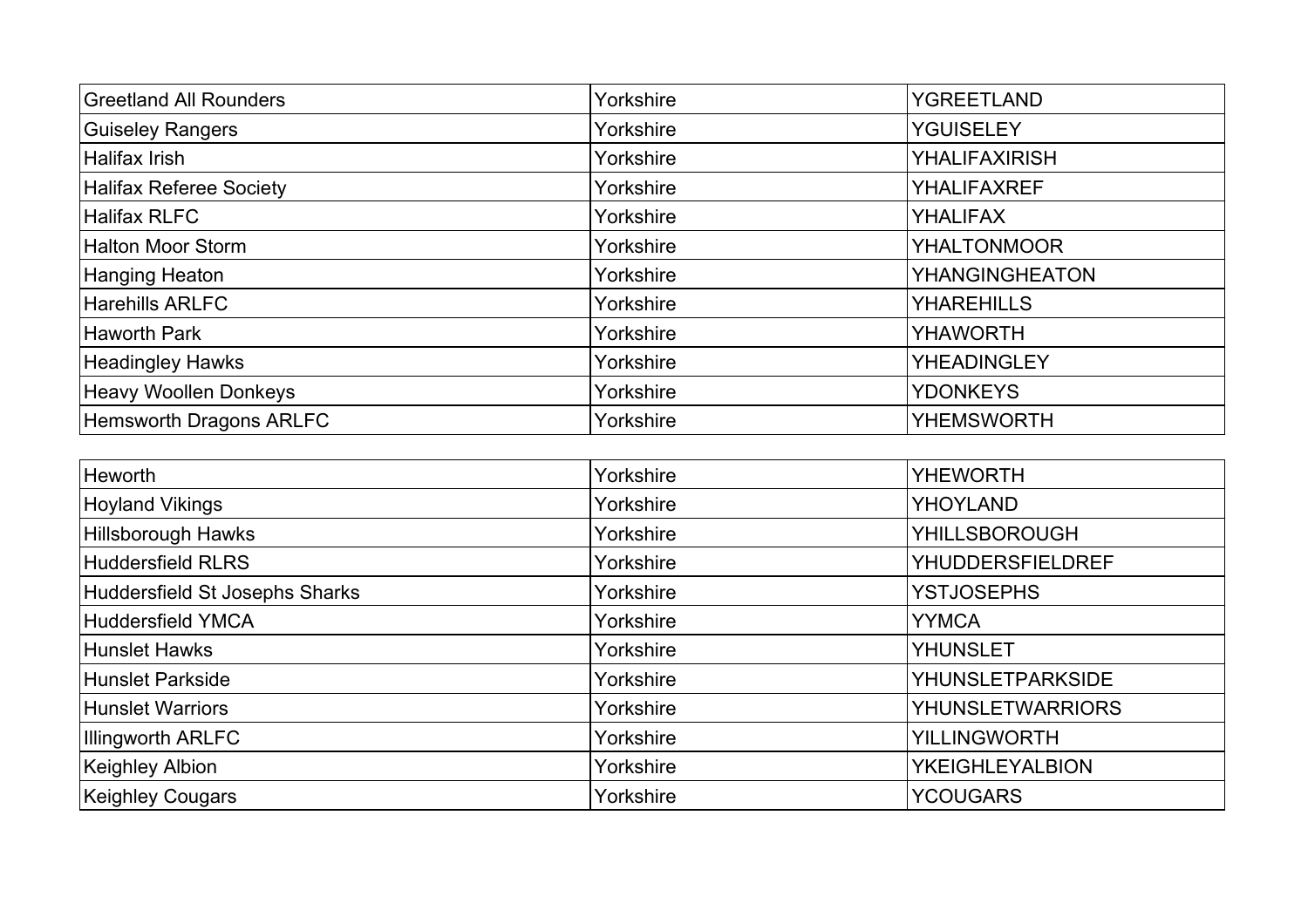| <b>Kellingley Welfare</b>  | Yorkshire | YKELLINGLEY              |
|----------------------------|-----------|--------------------------|
| King Cross Park            | Yorkshire | <b>YKINGCROSS</b>        |
| <b>Kinsley Raiders</b>     | Yorkshire | <b>YKINSLEY</b>          |
| Kippax Welfare             | Yorkshire | <b>YKIPPAX</b>           |
| Knaresborough              | Yorkshire | YKNARESBOROUGH           |
| Knottingley                | Yorkshire | YKNOTTINGLEY             |
| Leeds Akkies               | Yorkshire | <b>YLEEDSAKKIES</b>      |
| <b>Leeds Irish Clovers</b> | Yorkshire | <b>YLEEDSIRISH</b>       |
| <b>Leeds Rhinos</b>        | Yorkshire | <b>YRHINOS</b>           |
| Leeds Rhinos Foundation    | Yorkshire | <b>YRHINOSFOUNDATION</b> |
| <b>Leeds RLRS</b>          | Yorkshire | <b>YLEEDSREF</b>         |
| <b>Leeds Service Area</b>  | Yorkshire | <b>YLEEDSSERVICE</b>     |
| <b>Leeds Underdogs</b>     | Yorkshire | <b>YUNDERDOGS</b>        |
|                            |           |                          |

| <b>Lindley Swifts</b>    | Yorkshire | <b>YLINDLEY</b>     |
|--------------------------|-----------|---------------------|
| Meltham All Blacks       | Yorkshire | <b>YMELTHAM</b>     |
| <b>Methley Royals</b>    | Yorkshire | <b>YROYALS</b>      |
| <b>Methley Warriors</b>  | Yorkshire | <b>YMETHLEY</b>     |
| Middleton Girls & Ladies | Yorkshire | <b>YMIDDLETON</b>   |
| <b>Mirfiled Stags</b>    | Yorkshire | <b>YMIRFIELD</b>    |
| <b>Milford Marlins</b>   | Yorkshire | <b>YMILFORD</b>     |
| Moldgreen ARLFC          | Yorkshire | <b>YMOLDGREEN</b>   |
| Moorends Thorne          | Yorkshire | <b>YMOORENDS</b>    |
| Morley Borough           | Yorkshire | <b>YMORLEY</b>      |
| New Earswick             | Yorkshire | <b>YNEWEARSWICK</b> |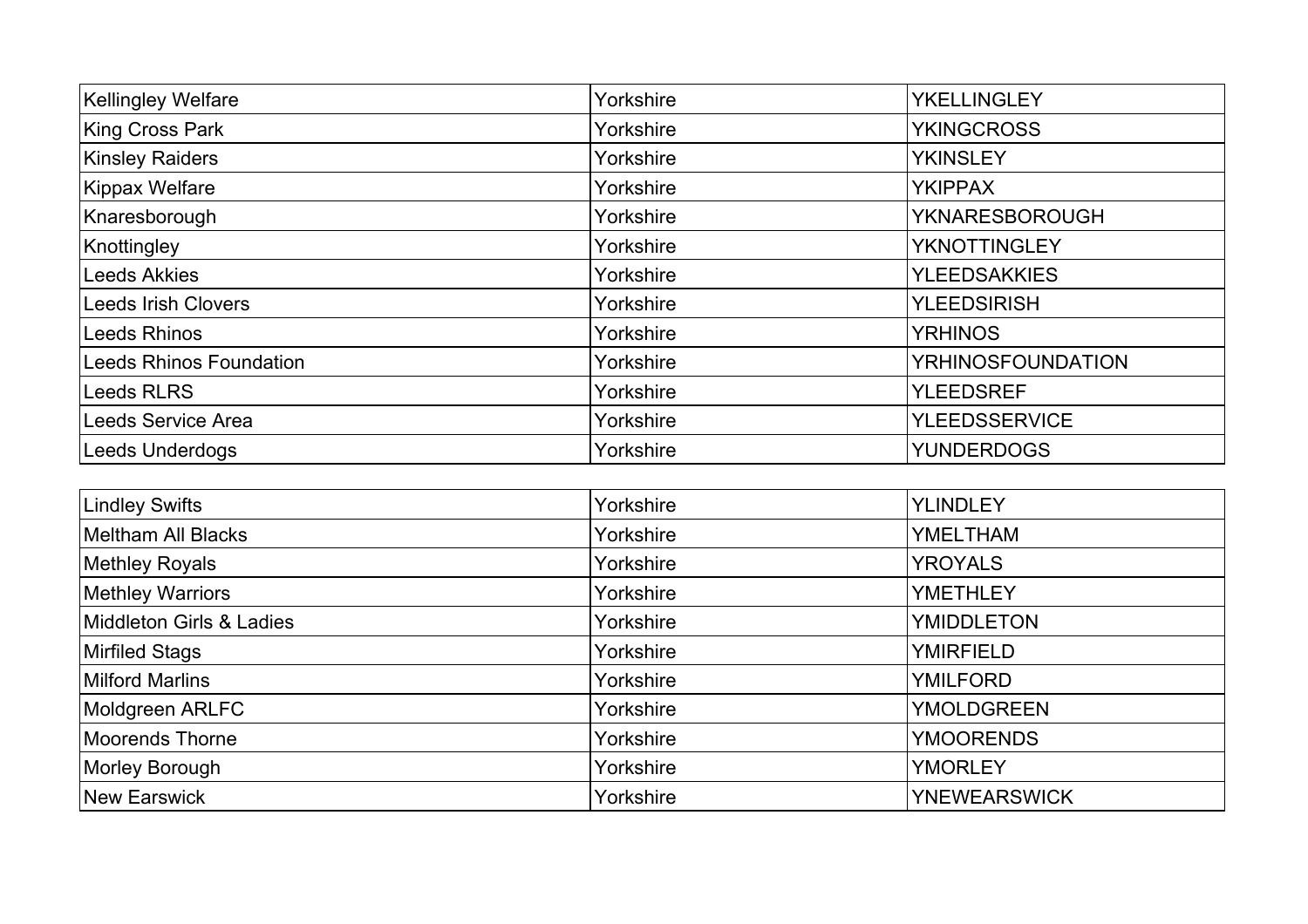| <b>Newsome Panthers</b>      | Yorkshire | <b>YNEWSOME</b>           |
|------------------------------|-----------|---------------------------|
| Normanton Knights            | Yorkshire | <b>YNORMANTON</b>         |
| North Leeds Leopards         | Yorkshire | <b>IYLEOPARDS</b>         |
| North Yorkshire Broncos      | Yorkshire | <b>YNYBRONCOS</b>         |
| North Yorkshire Service Area | Yorkshire | <b>IYYORKSHIRESERVICE</b> |

| North Yorkshire Stallions   | Yorkshire | <b>YNYSTALLIONS</b> |
|-----------------------------|-----------|---------------------|
| North Yorkshire Wildcats    | Yorkshire | <b>YNYWILDCATS</b>  |
| Northallerton Broncos       | Yorkshire | YNORTHALLERTON      |
| <b>Odsal Sedbergh ARLFC</b> | Yorkshire | <b>YODSAL</b>       |
| <b>Ossett Trinity ARLFC</b> | Yorkshire | <b>YOSSETT</b>      |
| <b>Oulton Raiders ARLFC</b> | Yorkshire | <b>YOULTON</b>      |
| Ovenden ARLFC               | Yorkshire | <b>YOVENDEN</b>     |
| Pontefract Sports & Social  | Yorkshire | <b>YPONTEFRACT</b>  |
| Queens ARLFC                | Yorkshire | <b>YQUEENS</b>      |
| <b>Queensbury Juniors</b>   | Yorkshire | <b>YQUEENSBURY</b>  |
| <b>Rodley Rockets</b>       | Yorkshire | <b>YRODLEY</b>      |
| <b>Rotherham Roosters</b>   | Yorkshire | <b>YROTHERHAM</b>   |
| <b>Ryhill Hammers</b>       | Yorkshire | <b>YRYHILL</b>      |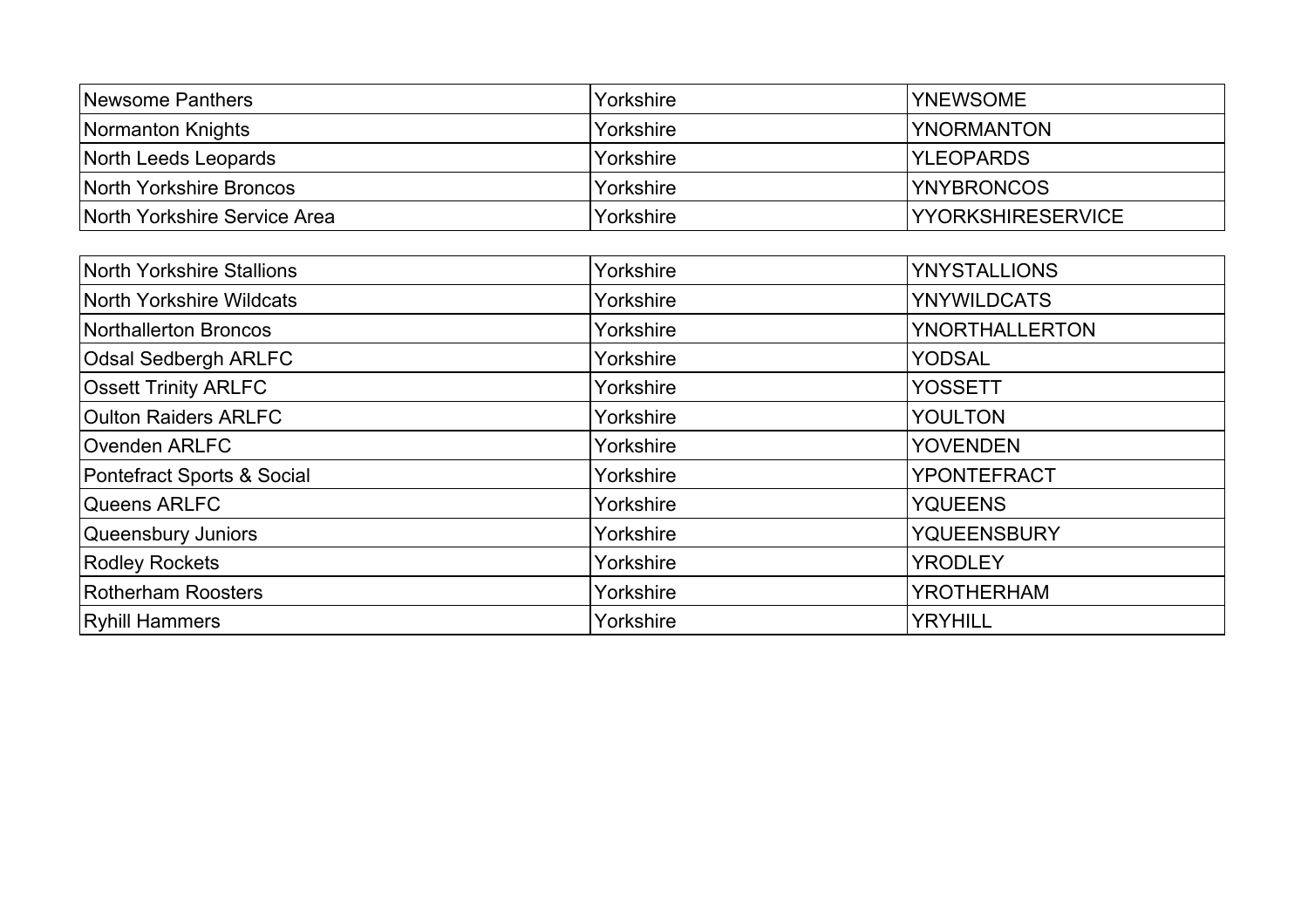| <b>Sandal Spartans</b>           | Yorkshire | YSANDAL             |
|----------------------------------|-----------|---------------------|
| <b>Scarborough Pirates</b>       | Yorkshire | <b>YPIRATES</b>     |
| <b>Selby Warriors</b>            | Yorkshire | <b>YSELBY</b>       |
| <b>Sharlston Rovers</b>          | Yorkshire | <b>YSHARLSTON</b>   |
| <b>Shaw Cross</b>                | Yorkshire | <b>YSHAWCROSS</b>   |
| <b>Sheffield Eagles</b>          | Yorkshire | <b>YSHEFFIELD</b>   |
| <b>Sherburn Bears</b>            | Yorkshire | <b>YSHERBURN</b>    |
| <b>Siddal ARLFC</b>              | Yorkshire | <b>YSIDDAL</b>      |
| <b>Silsden ARLFC</b>             | Yorkshire | <b>YSILSDEN</b>     |
| <b>Smawthorne Panthers ARLFC</b> | Yorkshire | <b>YSMAWTHORNE</b>  |
| South Humberside Rabbitohs       | Yorkshire | <b>YRABBITOHS</b>   |
| <b>Slaithwaite Saracens</b>      | Yorkshire | <b>YSLAITHWAITE</b> |
| Sth Yorks and East Mid Ref Soc.  | Yorkshire | <b>YSYEMREF</b>     |
| <b>Stainland Stags ARLFC</b>     | Yorkshire | <b>YSTAINLAND</b>   |
| <b>Stanley Rangers</b>           | Yorkshire | YSTANLEY            |
| <b>Stanningley ARLFC</b>         | Yorkshire | <b>YSTANNINGLEY</b> |
| <b>Swillington ARLFC</b>         | Yorkshire | <b>YSWILLINGTON</b> |
| The Gate                         | Yorkshire | YGATE               |
| <b>Thornhill Trojans</b>         | Yorkshire | <b>YTHORNHILL</b>   |
| <b>Townville Tigers</b>          | Yorkshire | <b>YTOWNVILLE</b>   |
| <b>Troydale Trojans</b>          | Yorkshire | <b>YTROYDALE</b>    |
| <b>Underbank Rangers</b>         | Yorkshire | <b>YUNDERBANK</b>   |
| <b>Undercliffe Wild Boars</b>    | Yorkshire | <b>YUNDERCLIFFE</b> |
| <b>Upton ARLFC</b>               | Yorkshire | <b>YUPTON</b>       |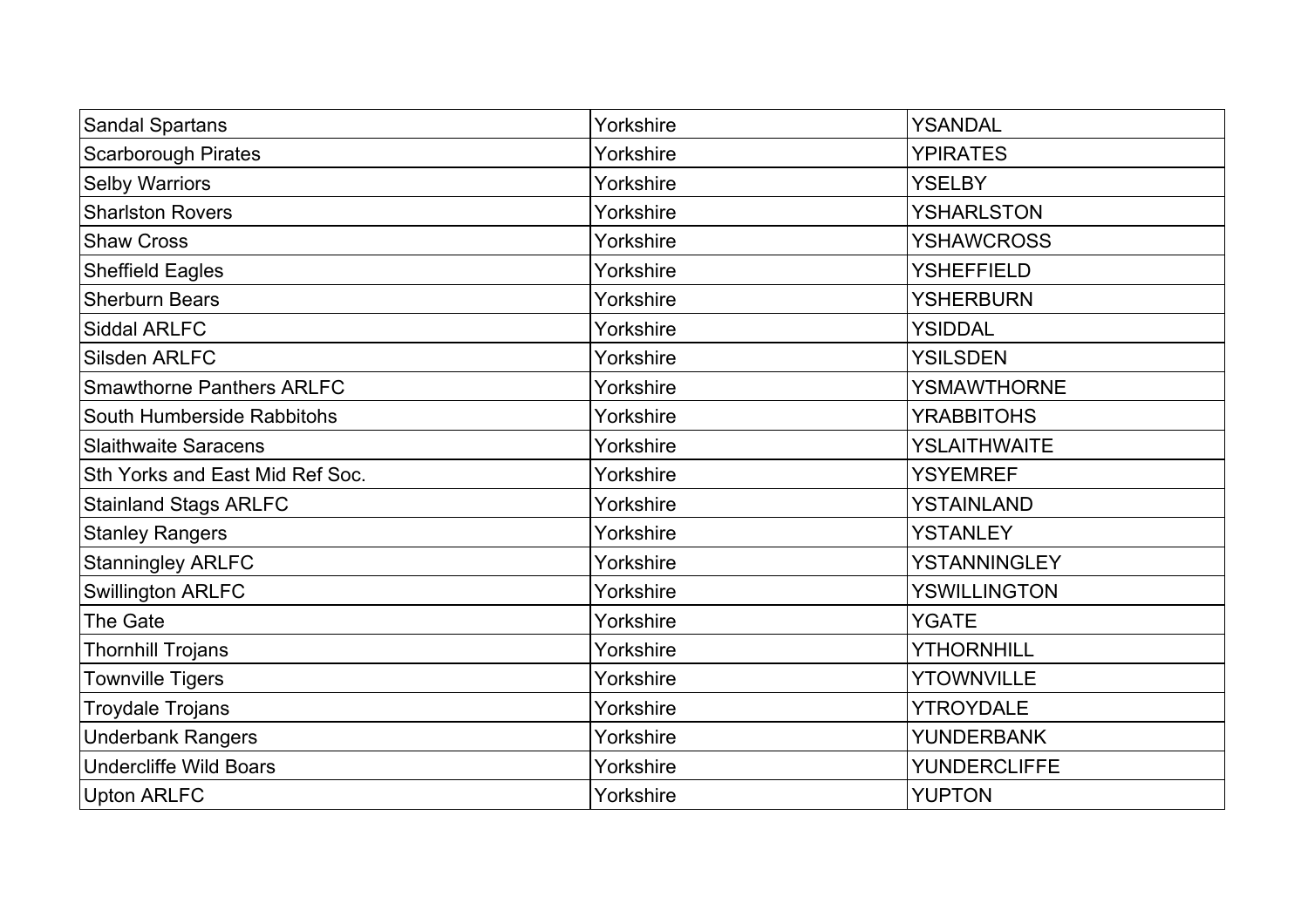| Victoria Rangers                  | Yorkshire | <b>YVICTORIA</b>        |
|-----------------------------------|-----------|-------------------------|
| <b>Wakefield City</b>             | Yorkshire | <b>YWAKEFIELDCITY</b>   |
| <b>Wakefield Trinity Wildcats</b> | Yorkshire | <b>YWILDCATS</b>        |
| <b>West Bradford Barbarians</b>   | Yorkshire | <b>YWESTBRADFORD</b>    |
| <b>West Bowling</b>               | Yorkshire | <b>YWESTBOWLING</b>     |
| <b>West Leeds ARLFC</b>           | Yorkshire | <b>YWESTLEEDS</b>       |
| <b>West Yorkshire Wolves</b>      | Yorkshire | <b>YWOLVES</b>          |
| <b>Westgate Wolves</b>            | Yorkshire | <b>YWESTGATE</b>        |
| <b>Wetherby Bulldogs</b>          | Yorkshire | <b>YWETHERBY</b>        |
| <b>Wharncliffe Dragons</b>        | Yorkshire | <b>YWHARNCLIFFE</b>     |
| <b>Whinmoor Warriors</b>          | Yorkshire | <b>YWHINMOOR</b>        |
| <b>Whitehall Warriors</b>         | Yorkshire | YWHITEHALL              |
| <b>Whitkirk Bulldogs</b>          | Yorkshire | <b>YWHITKIRK</b>        |
| <b>Wibsey Juniors</b>             | Yorkshire | <b>YWIBSEY</b>          |
| <b>Woodhouse Warriors</b>         | Yorkshire | <b>YWOODHOUSE</b>       |
| <b>Worth Village</b>              | Yorkshire | <b>YWORTHVILLAGE</b>    |
| <b>Wortley Dragons</b>            | Yorkshire | <b>YWORTLEY</b>         |
| <b>Wyke ARLFC</b>                 | Yorkshire | <b>YWYKE</b>            |
| York Acorn                        | Yorkshire | <b>YYORKACORN</b>       |
| York City Knights                 | Yorkshire | <b>YYORKCITYKNIGHTS</b> |
| <b>York Lokomotive</b>            | Yorkshire | <b>YLOKOMOTIVE</b>      |
| <b>York RLRS</b>                  | Yorkshire | <b>YYORKREF</b>         |
| <b>Wakefield RLRS</b>             | Yorkshire | <b>YWAKEFIELDREF</b>    |
| <b>Walton Warriors</b>            | Yorkshire | YWALTON                 |